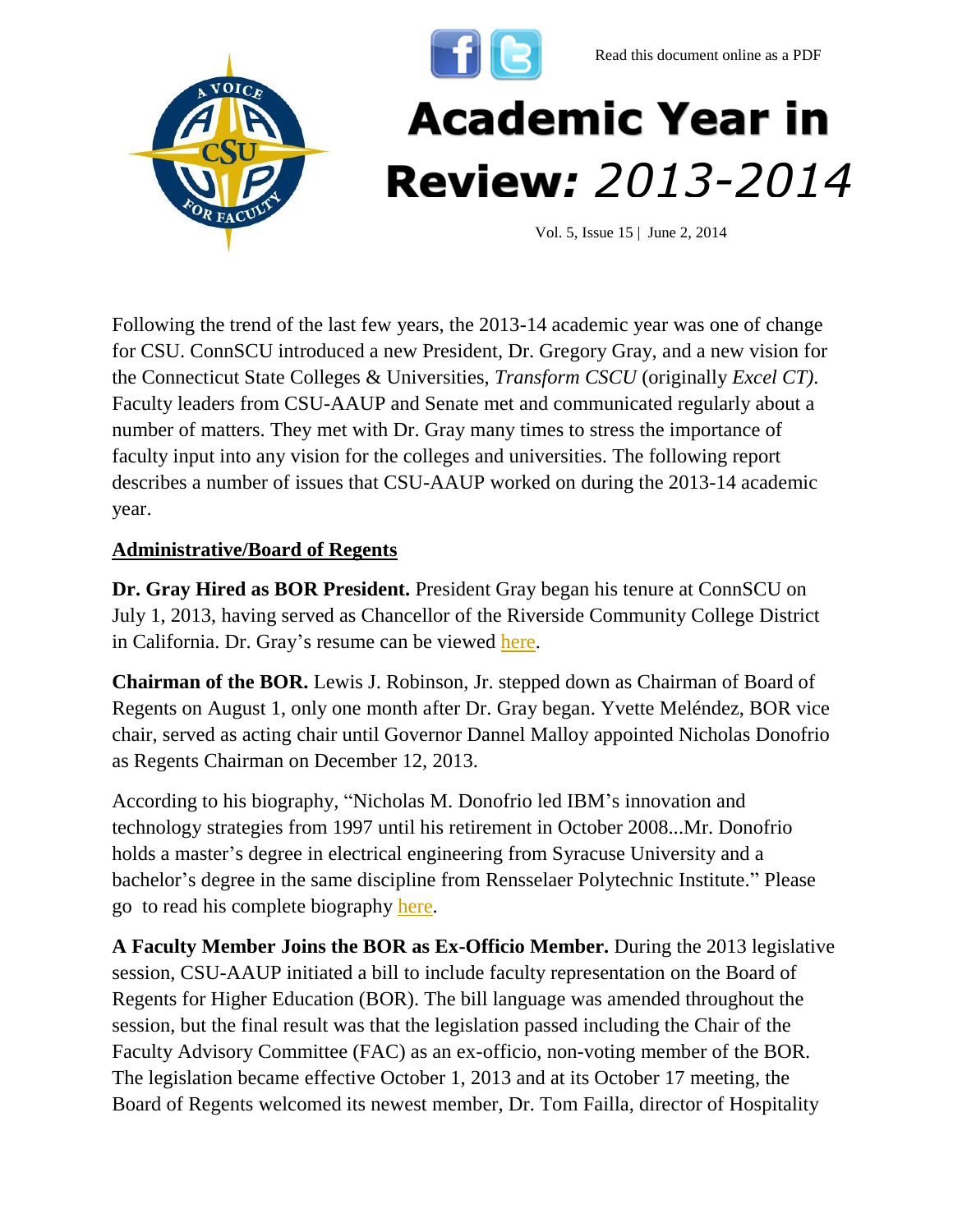Management and Culinary Arts Program and adjunct business faculty at Norwalk Community College. In January when the FAC Chair rotated from the Community Colleges to CSU, Dr. Stephen Adair (CCSU, Sociology) was welcomed as an ex-officio member of the BOR.

**Senior Staff Changes at BOR.** Dr. Gray announced that he wanted to hire a **Chief Academic Officer** (job description [here\)](http://www.ct.edu/files/pdfs/job-Provost.pdf) early in his tenure at ConnSCU. On January 8, 2014, Dr. Gray announced that that Dr. Michael Gargano had been hired as ConnSCU's first system provost. Dr. Gargano was the Vice President for Academics, Faculty, and Student Affairs and Interim Dean at the School of Health Professions at the University of Texas Health Science Center San Antonio until he began at ConnSCU on March 21. Dr. Gargano's curriculum vitae can be found [here.](http://www.csuaaup.org/wp-content/uploads/2014/01/GarganoCV.pdf)

Joe Tolisano, who previously held the title of Chief Information Officer at ECSU, was appointed the new system **Chief Information Officer** and officially began this position on April 4.

The 2013-14 academic year also saw Erika Steiner welcomed as the **Chief Financial Officer,** Keith Epstein as the **BOR Vice President for Facilities, Infrastructure and Real Estate Planning**, and Michael Kozlowski as **Director of Public Affairs and Marketing**. As of publication, one leadership position remains in interim status: **Interim Vice President for Human Resources.**

**Dr. Gray Announces Excel CT/Transform CSCU.** At the beginning of the academic year, Dr. Gray began to outline his plans for the future of the system. In a *Hartford Courant* article, ["New Higher Education Chief Lays Out Broad Vision For Change,](http://www.courant.com/news/education/hc-regents-new-plan-0829-20130828,0,7120446,full.story)" Dr. Gray states that he's working on a plan to raise the profiles of the institutions he oversees. The initial thoughts of his plan shared in the *Courant* included:

- Focusing on an academic specialty for each of the state's four state universities that would ideally raise their image as "centers of excellence" (Engineering for Central, Liberal Arts for Eastern, Allied Health for Southern, and the Arts for Western)

- Sharpen the mission of the state's 12 community colleges to offer training for available jobs and expects the community colleges to also choose areas of focus so that the same programs aren't offered on every campus

- Increase enrollment at Charter Oak State College by reaching out to state residents who have a high school degree and some college credits. In addition, Gray said that he envisions Charter Oak as "the focal point for all distance education and online education in our system"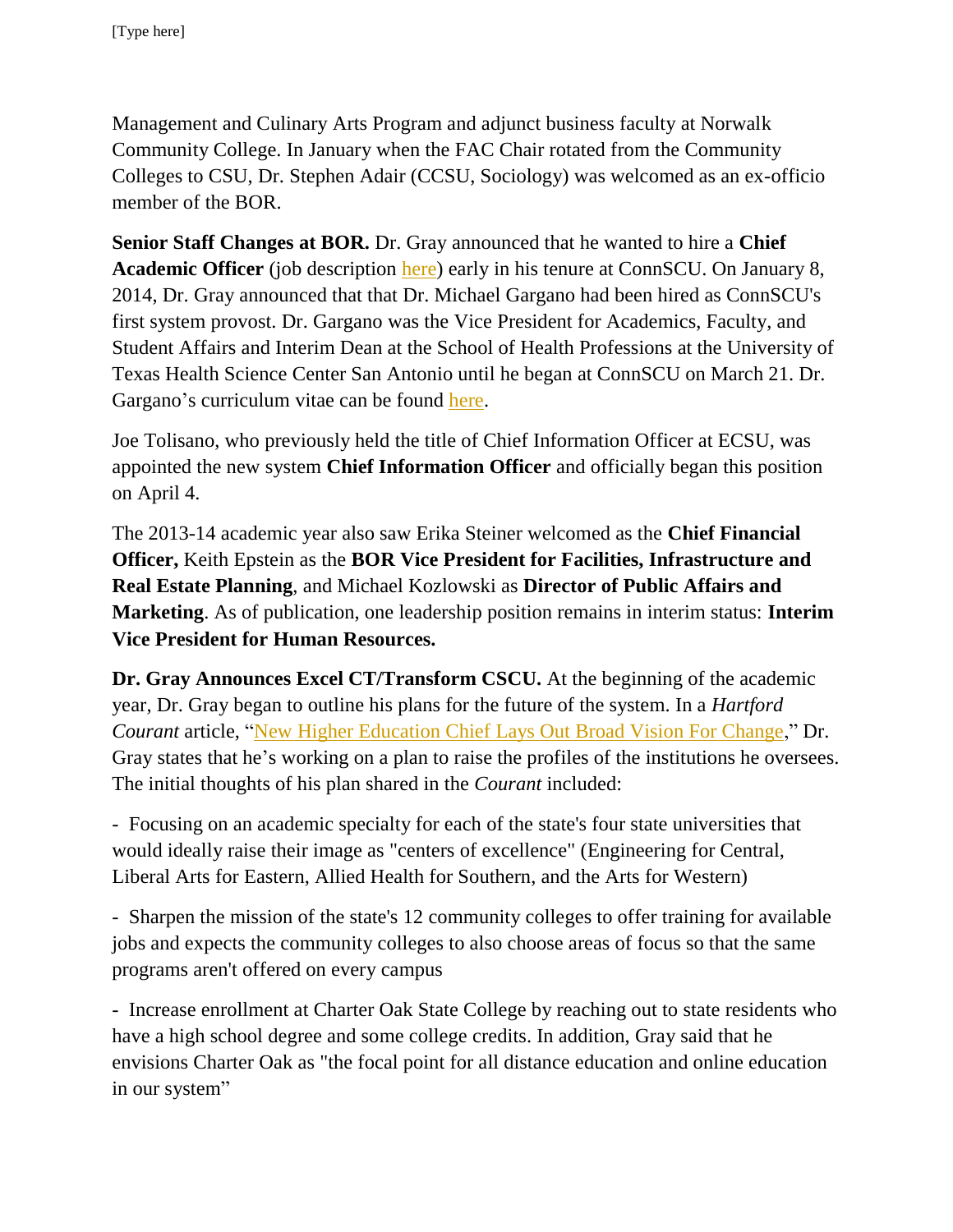While there was much talk of the plan, there was nothing in writing until November 1, when CCSU President Jack Miller distributed a document titled [2013-16 Strategic](http://www.csuaaup.org/wp-content/uploads/2013/11/ConnSCU-Strategic-Plan.pdf)  [Initiatives Connecticut State Universities, October 2013,](http://www.csuaaup.org/wp-content/uploads/2013/11/ConnSCU-Strategic-Plan.pdf) to the CCSU campus community. The document included CCSU's recommendations and an invitation to the campus community to submit comment. The document was also distributed to faculty at SCSU by President Papazian at a later date.

Several faculty leaders from CSU-AAUP and the four Senates met on November 9 and crafted a [response,](http://www.csuaaup.org/wp-content/uploads/2013/12/On-CSU-Strategic-Initiatives-111913.pdf) which noted that faculty support the strategic planning process and wish to be involved moving forward. Further, the document states, "We are troubled, however, both by the lack of consultation with faculty in the identification of our campus "specializations" and by the results of that process, which we feel do not reflect our understanding of our strengths and aspirations." This **response** was sent to President Gray and all four University Presidents on November 19.

On November 20, Dr. Gray held an open forum at WCSU for students, faculty, and staff. A number of faculty asked questions about the Strategic Initiatives document, and Dr. Gray stated that he had never seen the document and it was not a document created by the BOR. However, Dr. Gray released a framework for the strategic plan, [Excel CT.](http://www.csuaaup.org/wp-content/uploads/2013/11/Excel-CT-Plan.pdf)

**Governor Malloy on Transform CSCU.** On February 6, Governor Malloy announced **"Transform CSCU 2020"** (replacing Excel CT) during his "State of the State Address." According to the [introduction to the Governor's budget](http://www.csuaaup.org/wp-content/uploads/2014/02/IntroGovBudget.pdf) "to bolster the operations of the community-technical colleges, state universities and Charter Oak State College, the Governor's budget makes a one-time revenue transfer of \$60 million from resources of the General Fund in FY 2015 to the proposed Board of Regents (BOR) – President's Office Operating Fund.

Transform CSCU 2020 is a multi-phase plan intended to strengthen the colleges and universities of the Board of Regents, increase enrollments and prepare tomorrow's workforce. Phase One of the Transform CSCU 2020 plan provides both capital and operating resources to develop the strategic vision for the system and enhance the student learning experience for current students. Components of this vision include:

- Establishment of the **Go Back to Get Ahead initiative** which will encourage Connecticut residents who have some college credits, but have not attained either an associate's or bachelor's degree, to return to the state universities, community-technical colleges or Charter Oak State College to complete their degrees. These funds will enable the BOR to identify and contact the targeted students and provide resources to give each student a customized road map for degree completion. This program will support the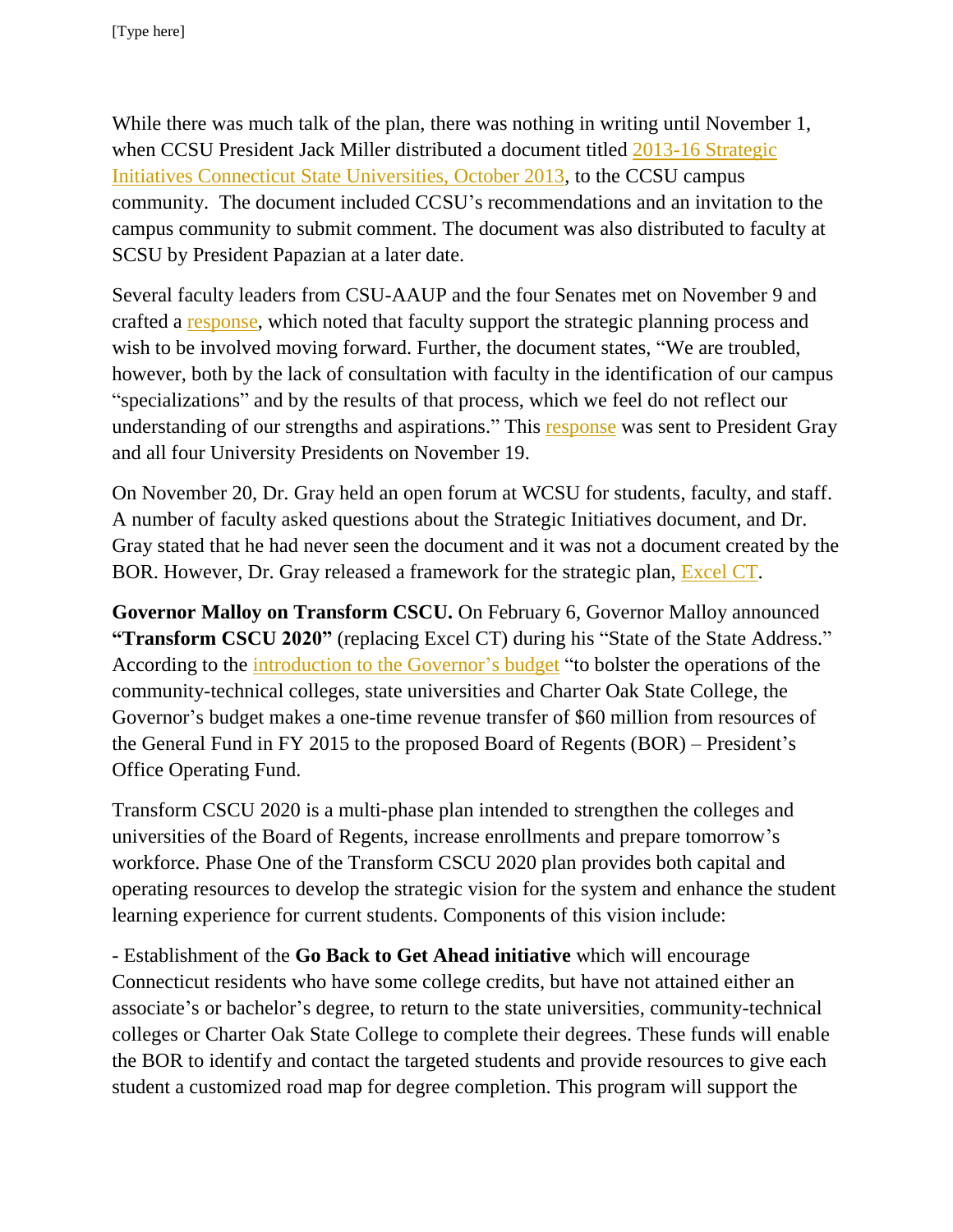Tuition Incentive Program to boost BOR enrollments and degree completions, enhancing Connecticut's workforce.

- The Governor wants to encourage students to return to college and complete their degrees. In coordination with the Governor's Go Back to Get Ahead initiative, the Governor proposes establishing the **Tuition Incentive Program for students returning to the BOR colleges and universities**. Students who have been out of school for 18 months would receive up to three free classes at BOR colleges and universities, to match up to three classes for which they pay. This will increase enrollment throughout the BOR system, encourage degree completion and prepare the workforce with the knowledge and skills they need to succeed in the twenty-first century.

- Provide planning funds to **expand the Early College Experience** to offer community college courses to high school students. This will increase the educational attainment of students at risk of placement in developmental education courses and decrease the time toward degree completion.

- Enhance **support services for veterans** returning from service and pursuing higher education. These funds will provide additional financial aid and counseling support and enhance the capacity to evaluate credits based on experiential learning.

- **Ensure seamless transfer and articulation across BOR institutions** which will reduce time to degree completion and reduce student costs. These funds will provide onetime faculty stipends of \$2,500 to develop the transfer and articulation plans.

- The Governor is committed to ensuring that all students enrolled at BOR colleges and universities have the **developmental education** resources and support they need to succeed. Since 2012, the Board of Regents has operated a variety of pilot programs to provide developmental programs and support to students. Funding will continue these programs and implement best practices to provide the developmental education tools students need to succeed.

Governor Malloy also proposed that Transform CSCU 2020 subsume, extend and augment the current CSUS 2020 capital investment program to allow the BOR to begin making system-wide capital investments at all of its higher education institutions.

The Governor's proposal increases capital funding for the BOR by \$60 million in FY 2015 to:

- Begin to upgrade and consolidate student and financial information systems to provide for unified and simplified admissions, financial aid, registration and financial reporting system;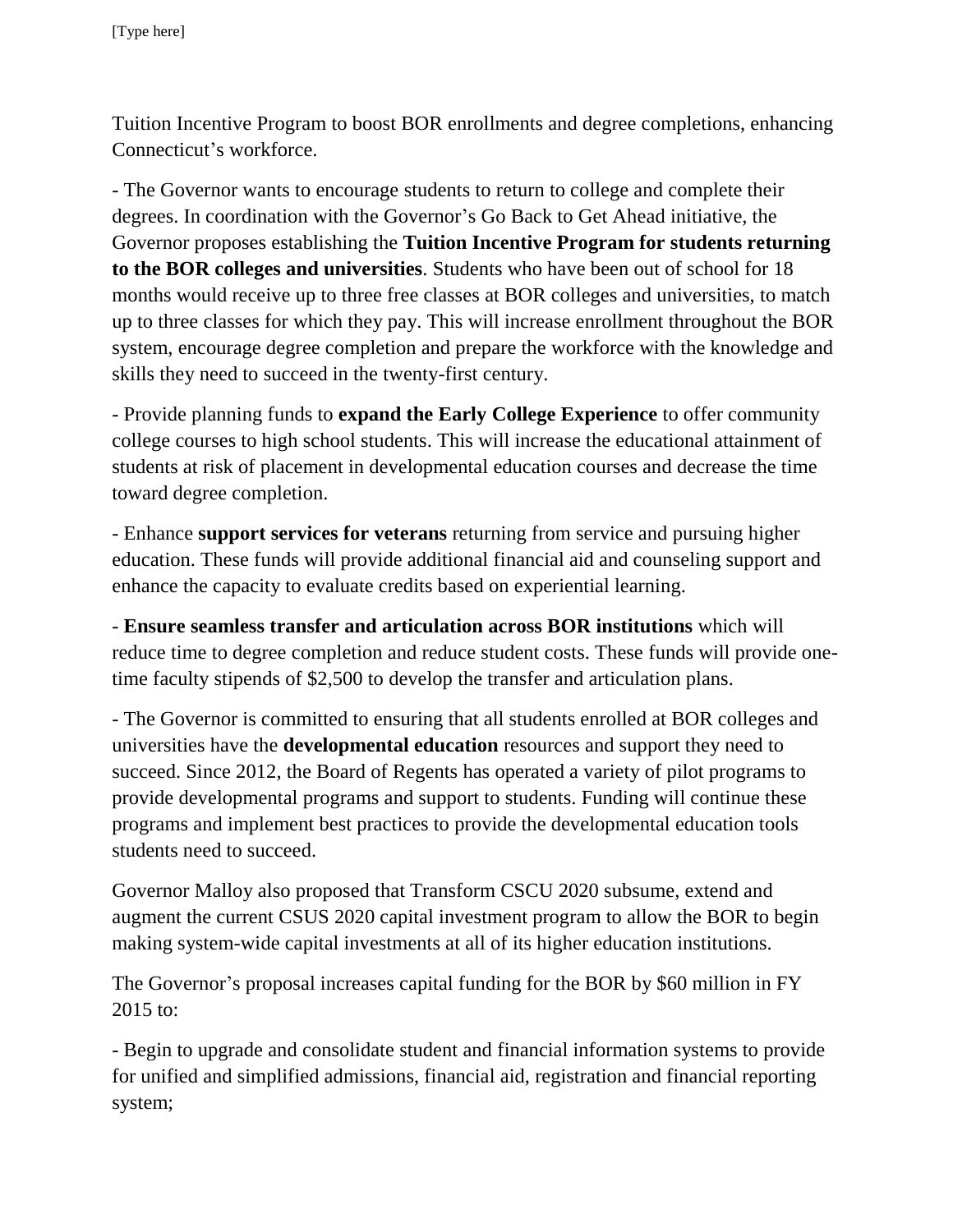- Improve the student learning environment with smart classroom technology;
- Develop a system-wide master plan;

- Implement deferred maintenance projects across the system's campuses; and

- Construct a new Advanced Manufacturing Center at Asnuntuck Community College in Enfield.

The proposed capital adjustments will transfer \$20 million of previously authorized capital funding for the Community College System for equipment, technology and deferred maintenance into this capital investment program to allow the BOR to more swiftly implement the improvements outlined here. Other adjustments to the capital investment program include reprogramming projects at Central Connecticut State University for construction of a new engineering building, renovations to Barnard Hall for the School of Education, and renovations to Kaiser Hall."

**Governor's Press Conference on Transform CSCU.** The Governor held a press conference to announce "Transform CSCU 2020" on Wednesday, February 12 at Manchester Community College. The news conference can be viewed [here.](http://www.ct-n.com/ctnplayer.asp?odID=9919) **CSU-AAUP released a response, which can be viewed [here](http://www.csuaaup.org/wp-content/uploads/2014/02/Transform-CSCU-2020-Fact-Sheet-Final.pdf)**.

**Appropriations Committee Holds Hearing on Transform CSCU.** On Monday, February 25, the Appropriations Committee held a hearing on the Governor's budget, including Transform CSCU.

The Board of Regents testified in support of the Governor's plan (written testimony [here;](http://www.cga.ct.gov/2014/APPdata/Tmy/2014HB-05030-R000224-BOR%20-%20CCSU%20-%20Gray,%20Dr.%20Gregory-TMY.PDF) video [here\)](http://www.ct-n.com/ctnplayer.asp?odID=9966).

Eight CSU faculty members submitted testimony for the public hearing, [Vijay Nair](http://www.cga.ct.gov/2014/APPdata/Tmy/2014HB-05030-R000224-BOR%20-%20CSU-AAUP%20-%20Nair,%20Vijay-TMY.PDF) (CSU-AAUP President), [Stephen Adair](http://www.cga.ct.gov/2014/APPdata/Tmy/2014HB-05030-R000224-BOR%20-%20CCSU%20-%20Adair,%20Stephen-TMY.PDF) (Chair of the Faculty Advisory Committee, CCSU), [Edmond Chibeau](http://www.cga.ct.gov/2014/APPdata/Tmy/2014HB-05030-R000224-BOR%20-%20ECSU%20-%20Chibeau,%20Edmond-TMY.PDF) (ECSU), [Marsha Davis](http://www.cga.ct.gov/2014/APPdata/Tmy/2014HB-05030-R000224-BOR%20-%20ECSU%20-%20Davis,%20Dr.%20Marsha-TMY.PDF) (ECSU), [William Faraclas](http://www.cga.ct.gov/2014/APPdata/Tmy/2014HB-05030-R000224-BOR%20-%20SCSU%20-%20Faraclas,%20William-TMY.PDF) (SCSU), [Mary Ann Mahony](http://www.cga.ct.gov/2014/APPdata/Tmy/2014HB-05030-R000224-BOR%20-%20CCSU%20-%20Mahony,%20Mary%20Ann-TMY.PDF) (CCSU), [Patricia O'Neill](http://www.cga.ct.gov/2014/APPdata/Tmy/2014HB-05030-R000224-BOR%20-%20WCSU%20-%20WCSU-AAUP%20-%20O) (WCSU), and [Elena Tapia](http://www.cga.ct.gov/2014/APPdata/Tmy/2014HB-05030-R000224-BOR%20-%20CSU-AAUP,%20ECSU%20-%20Tapia,%20Elena-TMY.PDF) (CSU-AAUP Vice President). Their testimonies expressed the need for funding for full-time, tenuretrack faculty and for the systems to maintain their distinct missions and identities.

Approximately twelve CSU students submitted testimony, mainly discussing issues of affordability while all speaking positively about the quality of our institutions. The testimony of the students can be found [here.](http://www.cga.ct.gov/asp/menu/CommDocTmy.asp?comm_code=APP&date=02/24/2014)

Video of the public hearing can be watched [here.](http://www.ct-n.com/ctnplayer.asp?odID=9968)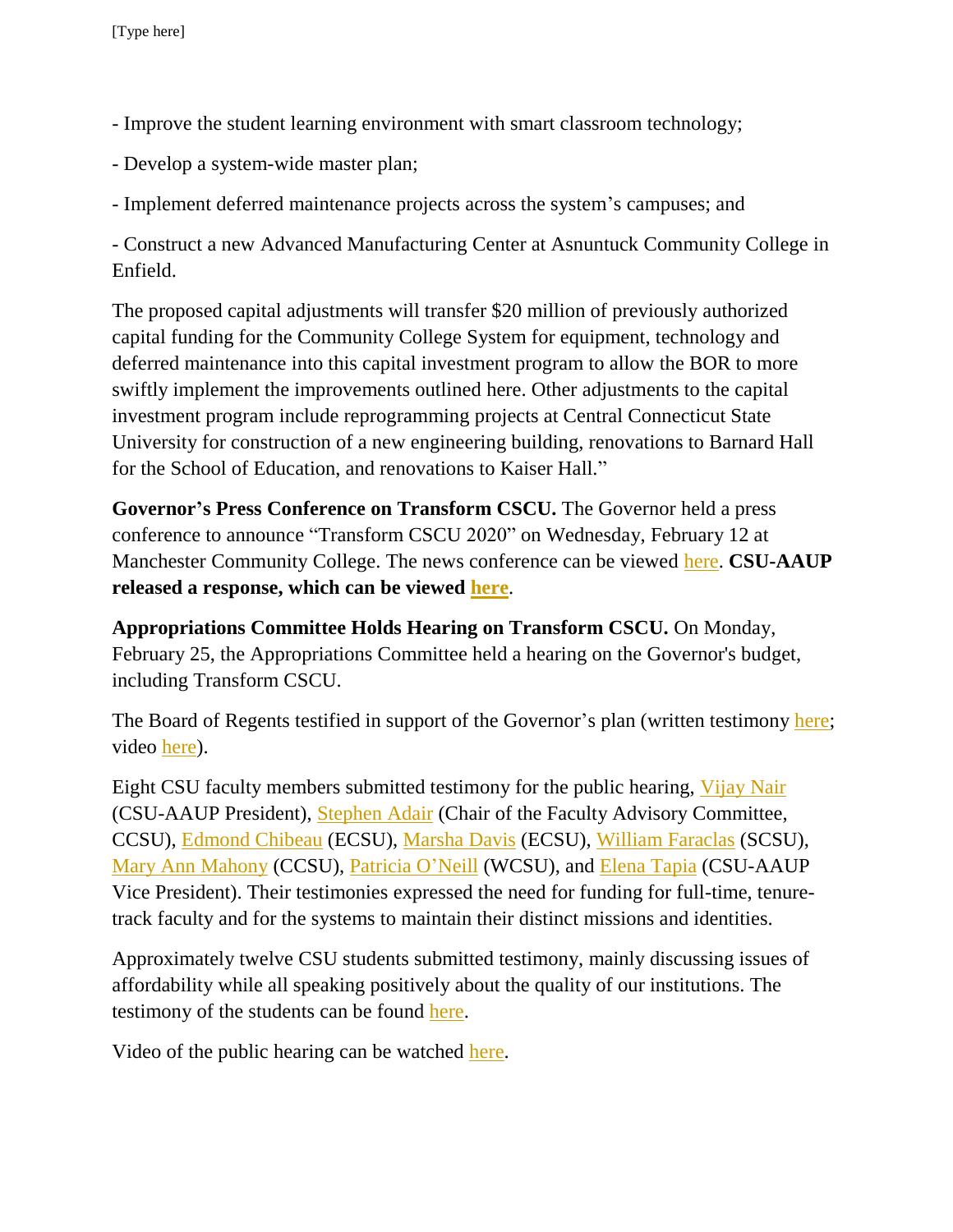**Higher Ed Hearing on Transform CSCU.** The Higher Education and Employment Advancement Committee held a public hearing on Thursday, February 27. Included on the [agenda](http://www.cga.ct.gov/2014/HEDdata/pha/2014PHA00227-R001030HED-PHA.htm) were two bills that make up portions of "Transform CSCU 2020," HB 5050, *An Act Improving College Completions* which proposes to establish a "Go Back to Get Ahead program" and S.B. 30, *An Act Concerning the Board of Regents for Higher Education Infrastructure Act* regarding state bonding funds.

The Board of Regents testified in support of the Governor's plan (written testimony [here;](http://www.cga.ct.gov/asp/menu/CommDocTmy.asp?comm_code=HED&date=02/27/2014) video [here\)](http://www.ct-n.com/ondemand.asp).

Three CSU faculty members submitted testimony for the public hearing, Vijay Nair (CSU-AAUP President), Stephen Adair (Faculty Advisory Committee to the BOR Chair), and William Faraclas (SCSU Faculty Senate President). Their testimonies expressed the need for funding for full-time, tenure-track faculty and for the systems to maintain their distinct missions and identities. Video of their testimonies can be viewed [here](http://www.ct-n.com/ondemand.asp) and their written testimony can be viewed [here.](http://www.cga.ct.gov/asp/menu/CommDocTmy.asp?comm_code=HED&date=02/27/2014)

**Finance, Revenue, and Bonding Committee hears Transform CSCU.** The Board of Regents presented in front of the Finance, Revenue, and Bonding Committee on March 11 in regards to Transform CSCU. Dr. Gray's presentation to the Committee can be viewed [here](http://www.ct-n.com/ctnplayer.asp?odID=10021) (approximately 47:30 into the video).

The committee approved SB 30, *[An Act Concerning the Board of Regents for Higher](http://www.cga.ct.gov/asp/cgabillstatus/cgabillstatus.asp?selBillType=Bill&bill_num=30&which_year=2014&SUBMIT1.x=0&SUBMIT1.y=0&SUBMIT1=Normal)  [Education Infrastructure Act](http://www.cga.ct.gov/asp/cgabillstatus/cgabillstatus.asp?selBillType=Bill&bill_num=30&which_year=2014&SUBMIT1.x=0&SUBMIT1.y=0&SUBMIT1=Normal)*, on April 1. "Senate Bill 30 includes funding for improving and increasing smart classroom technology across the 17 CSCU institutions; the initial funding to overhaul, update and construct one unified IT system; funding for systemwide academic and facilities master planning that highlights areas of academic growth at the community colleges, strengthens signature university programs, and offers needed programs throughout the system. SB 30, together with \$65 million in proposed new operating funding, make up the first phase of Transform CSCU 2020" [\(BOR Press](http://www.ct.edu/newsroom/transform_cscu_2020_funding_passes_committee_on_bipartisan_vote)  [Release,](http://www.ct.edu/newsroom/transform_cscu_2020_funding_passes_committee_on_bipartisan_vote) 4/1/14).

**Appropriations Committee Budget Includes Money for Transform CSCU.** The Appropriations Committee increased the Governor's recommendation to the BOR for Transform CSCU. "The Committee budget makes a one-time revenue transfer of \$65 million from resources of the General Fund in FY 15 to the proposed BOR. This includes: (1) \$32.3 million for operations and tuition support; (2) \$20.4 million for Go Back to Get Ahead, (3) \$900,000 for the transfer and articulation program, and (4) \$11.5 million for developmental education."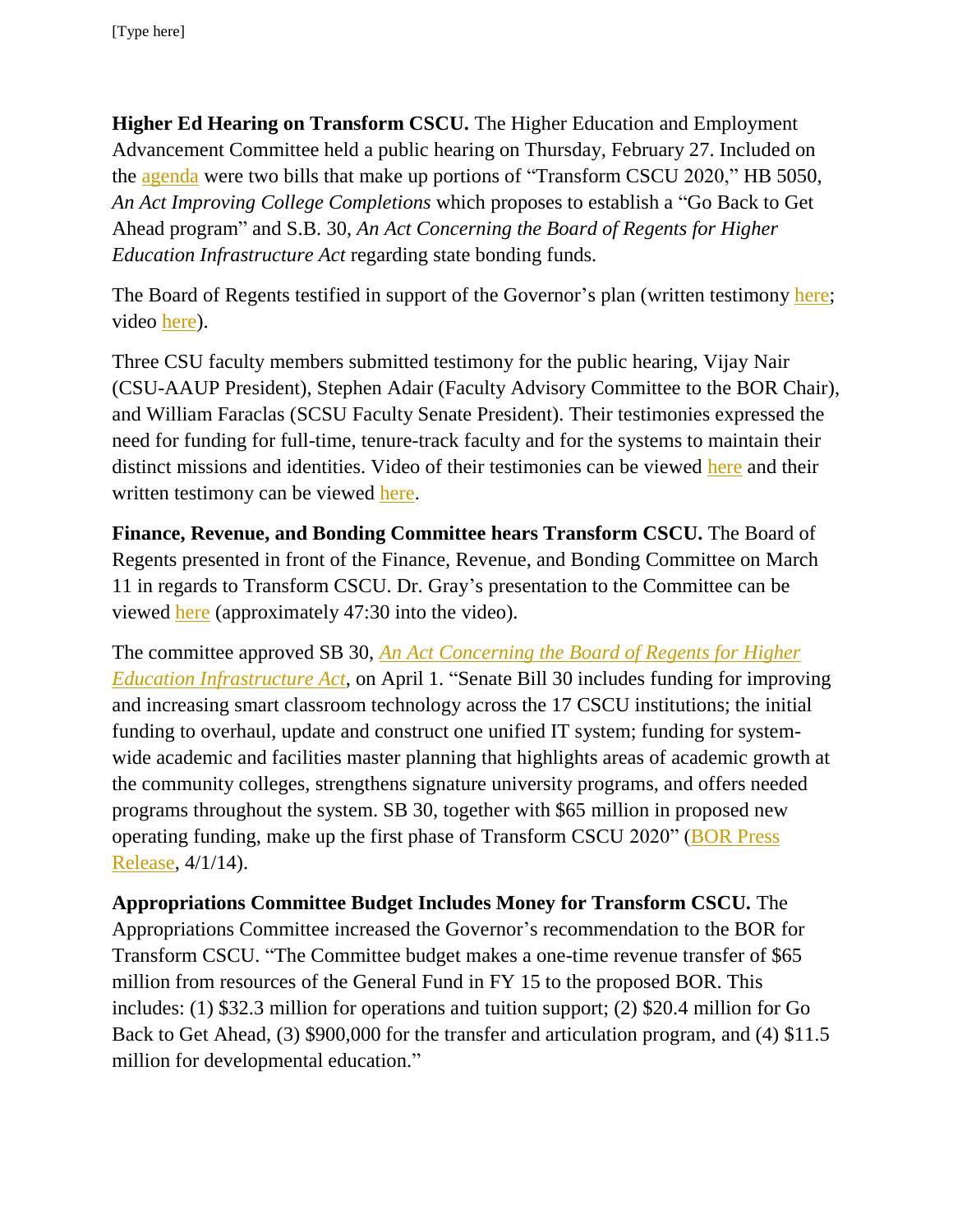The Appropriations Committee increased support for developmental education by \$7.5 million and removed the \$2.5 million the Governor recommended for the Early College Program.

**Final Budget Provides Funding to Implement Transform CSCU.** The final budget passed by the House and Senate and signed by Governor Malloy includes:

- \$24.2 million for operations and tuition support
- \$6 million for the *Go Back to Get Ahead Initiative*
- \$10.8 million to support reforming remedial education
- \$83.5 million in bonding

**Tuition Increase.** The Finance Committee of the Board of Regents recommended a 2 percent increase in tuition for the 2014-15 academic year. "[Its] recommendation today hinges very significantly on final approval of the Governor's proposal to offset tuition in 2015; and it hinges on the funding for initiatives such as the 'buy-one-course/get-onecourse' "Go Back to Get Ahead" program to generate enrollment revenue. In the future, our ability to achieve the goal of similarly modest tuition increases also relies on a continuation of that kind of support...Specifically, this is a \$179 per semester increase for Undergraduate In-state Connecticut State University students, and \$4.00 -per-credit increase for In-state students at the Community Colleges" [\(BOR Minutes\)](http://www.ct.edu/images/uploads/BOR-Minutes-03-13-2014.pdf?15034).

**BOR Staff "Secret" Salary Increases.** At the end of 2013, the BOR caused a controversy when it announced that it would be offering its non-unionized staff a 3% cost of living increase and merit increases of up to 3.5% based on evaluations. The BOR argued that it could not release the amount of the raises because "state law forbids the release of an employee's evaluation without his or her consent." The BOR did concede to public and legislative pressure and released the [amounts of the raises.](http://ctmirror.org/ct-state-college-system-discloses-merit-pay-hikes/)

**Meet & Greet.** On Thursday, January 23, CSU-AAUP invited an undergraduate student, a graduate student, and an alumnus or alumna from each CSU campus to share the impact of a CSU education had on their lives with members of the Board of Regents for Higher Education (BOR), and members of the Higher Education Committee of the Connecticut State Legislature. See video of the event here (Part  $1 \&$  [Part 2\)](http://www.youtube.com/watch?v=ar_EKEe74qQ). While the event was a celebration of CSU successes, only President Gray and President Miller (CCSU) were in attendance, along with several senior staff members of the BOR and universities. The only Regent at the meeting was Professor Stephen Adair, the Chair of the Faculty Advisory Committee and ex-officio member of the BOR. Of the remaining 17 BOR members six sent their regrets and eleven never responded to CSU-AAUP's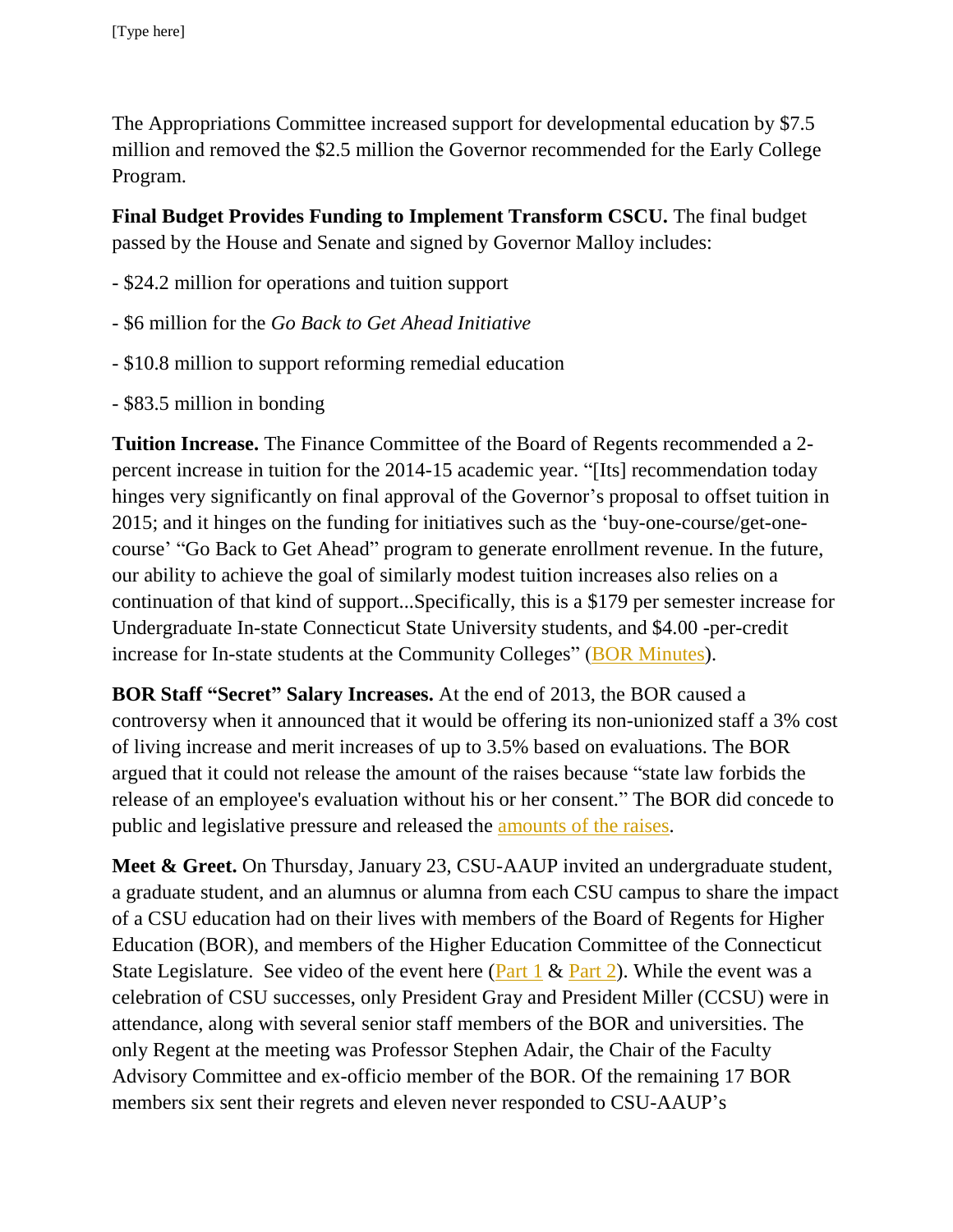invitation. However, many faculty members from all four universities attended and found it to be a gratifying evening.

## **Legislative**

Cultivating relationships with members of the General Assembly is an essential activity for any organization that relies on state funding. As a public university, state funding is crucial to keeping tuition affordable for students, hiring new faculty, and developing and strengthening our academic programs. CSU-AAUP employs the lobbying firm of Betty Gallo & Company to monitor the General Assembly's activities. There were a number of bills that CSU-AAUP influenced this session.

**Senate Bill 402,** *An Act Concerning Faculty Representation on the Board of Regents for Higher Education.* CSU-AAUP leaders met in January with the chairs of the Higher Education and Employment Advancement Committee, Senator Steve Cassano (D-Manchester) and Roberta Willis (D-Lakeville) to discuss our agenda for the upcoming legislative session. In reviewing last session, our bill to add two faculty representatives to the Board of Regents was discussed, and Sen. Cassano strongly supported the idea of raising the bill again to include both the Chair and the Vice Chair of the Faculty Advisory Committee as ex-officio members of the Board of Regents. He encouraged us to raise the bill again this session, and Rep. Willis also supported the suggestion0. The bill was filed as S.B. 402, *[AN ACT CONCERNING FACULTY REPRESENTATION ON THE BOARD](http://www.cga.ct.gov/asp/cgabillstatus/cgabillstatus.asp?selBillType=Bill&bill_num=SB00402&which_year=2014)  [OF REGENTS FOR HIGHER EDUCATION](http://www.cga.ct.gov/asp/cgabillstatus/cgabillstatus.asp?selBillType=Bill&bill_num=SB00402&which_year=2014)*.

The Higher Education and Employment Advancement Committee held a public hearing on Tuesday, March 11 on SB 402 along with other bills. [Vijay Nair,](http://www.cga.ct.gov/2014/HEDdata/Tmy/2014SB-00402-R000311-Vijay%20Nair,%20President,%20CSU-AAUP-TMY.PDF) CSU-AAUP President, spoke in support of SB 402, and Faculty Advisory Committee members [Stephen Adair](http://www.cga.ct.gov/2014/HEDdata/Tmy/2014SB-00402-R000311-Stephen%20Adair,%20Ph.D.,%20Professor%20of%20Sociology,%20CCSU,%20Chair%20of%20the%20Faculty%20Advisory%20Committee%20to%20the%20BOR-TMY.PDF) (Chair) and [Patricia O'Neill](http://www.cga.ct.gov/2014/HEDdata/Tmy/2014SB-00402-R000311-Patricia%20O) submitted testimony in support of the bill (please click on the individual's name to read their testimony).

The Higher Ed Committee met two days later and passed SB 402 with no changes.

SB 402 was referred to the Government Administration and Elections Committee (GAE). The GAE Committee met on Friday, April 11 and SB 402 was on its agenda. It was passed without comment or objection. The House of Representatives passed SB 402 on the last day of session, May 7. The legislation now awaits Governor Malloy's signature.

**Higher Education Forum on Remediation.** The Board of Regents' Vice President, Elsa Nunez, testified in front of the Higher Education & Employment Advancement Committee about remediation on Thursday, March 27. Dr. Nunez's testimony can be read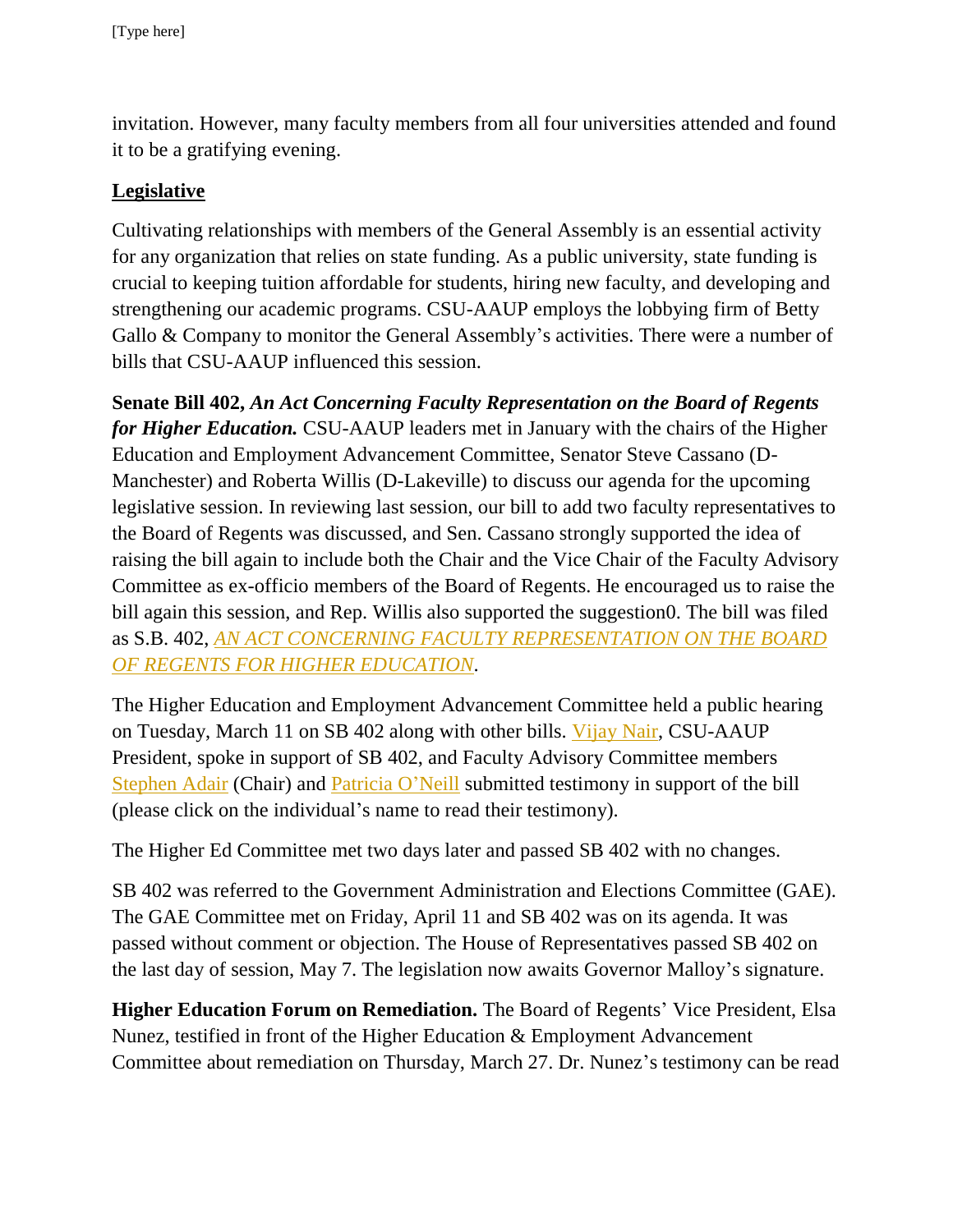[here](http://www.cga.ct.gov/2014/HEDdata/OD/Dr%20Elsa%20%20N%C3%BA%C3%B1ez%20remediation%20testimony%20March%2027%202014.pdf) and her PowerPoint presentation, including data from the Pilot Courses can be viewed [here.](http://www.cga.ct.gov/2014/HEDdata/OD/Dr%20Elsa%20Nunez%20PowerPoint%20remediation%20presentation%20March%2027%202014.pdf)

The preliminary data showed that no harm was done by introducing a new model of intensive and embedded courses; GPAs were not negatively affected. Further, 76%of students who passed embedded courses were able to move into college level courses this spring, and 55% who passed intensive courses, compared to only 42% of those passing conventional developmental courses.

Video of the hearing can be viewed [here.](http://www.ct-n.com/ctnplayer.asp?odID=10082)

**Legislators Shadowing Faculty.** With the assistance of Political Committee Chair Julian Madison (SCSU- History), CSU-AAUP has invited legislators to shadow a faculty member at the CSU campus of their choice. CSU-AAUP hopes this opportunity educates legislators about CSU faculty, both inside and outside the classroom.

Representatives Aresimowicz and Arce and Senator Bye visited CCSU. Representative Sawyer and Senators Guglielmo and Osten visited ECSU. Representative Smith visited WCSU.

Faculty reported that the visits went well and the legislators were impressed with our students.

**We are Not Wisconsin.** Several CSU-AAUP leaders and staff joined approximately 500 SEBAC members from across the state in Middletown on April 5 for the "We are not Wisconsin" Forum. Four union leaders from Wisconsin attended to discuss the devastating effects Act 10 has had on their livelihoods. Please watch the [video](https://www.youtube.com/watch?v=rnpuLEIiM-Q&feature=youtu.be) from the event.

Due to Act 10, wages have been cut up to 15% for public sector workers and there are caps on future wage increases. Collective bargaining rights were devastated under Act 10, including the prohibition of negotiation on pension and healthcare. There have been massive increases in healthcare costs—one member said he had been paying \$78 a month for his health plan and in less than two years it has skyrocketed to \$208 a month. Further, there has been increased employee contributions to their pension plans.

But that would never happen in CT, right?

There are many similarities between what happened to Wisconsin in 2010 and what could potentially happen to Connecticut in 2014. Prior to 2010, Wisconsin was firmly a "blue" state. However, Governor Scott Walker won his election in part because of his support for a conceal and carry gun law while his opponent did not favor the law.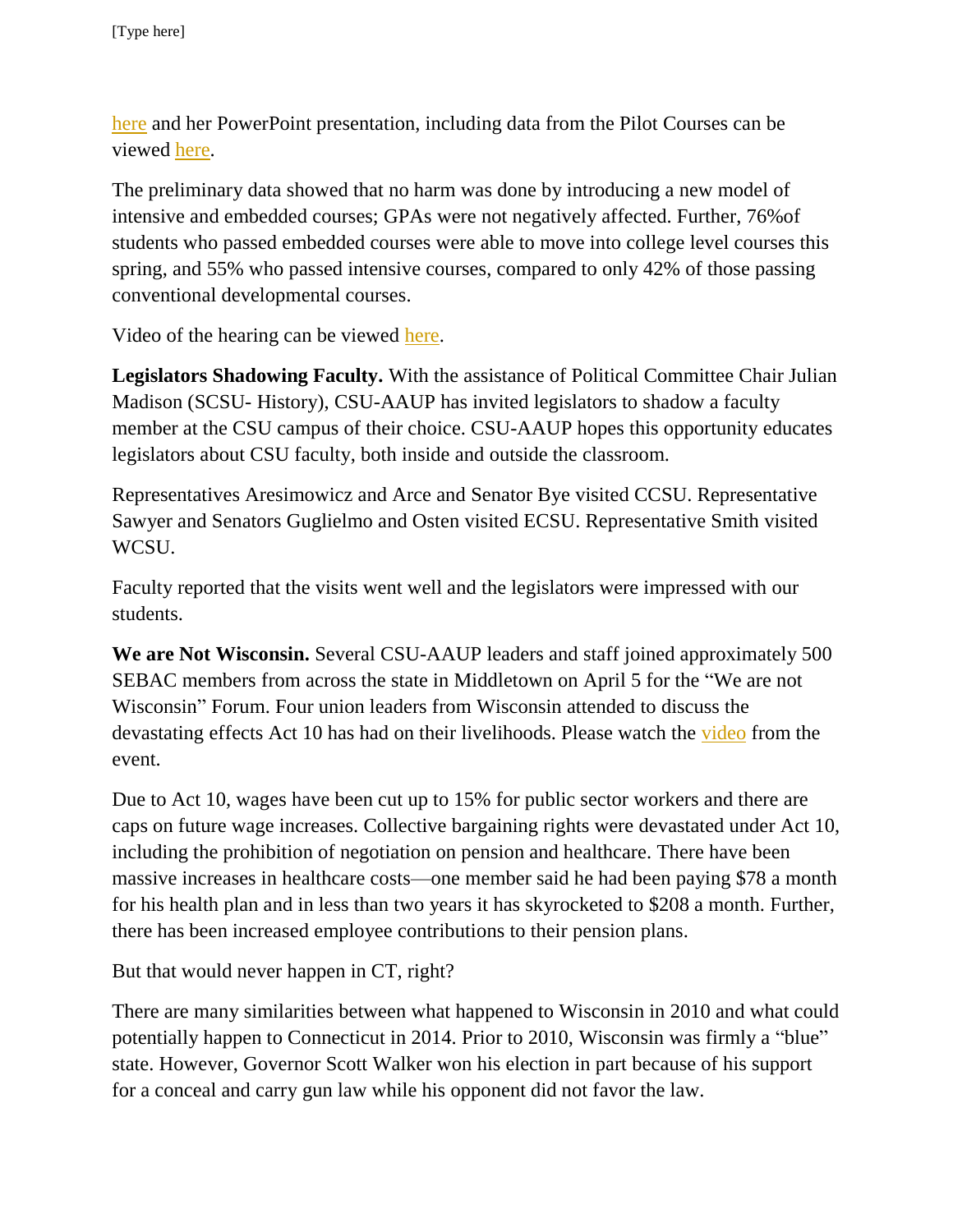The race for Connecticut Governor in 2012 was very close, with Governor Malloy winning by only a few thousand votes. What will be a major issue in the 2014 election? Guns. Gun rights activists have made it known that they are unhappy with the Governor and legislators for the gun laws passed in 2013.

It is possible that over a single issue such as gun control, Connecticut could see major shifts in our political makeup—and those shifts could have devastating effects on public sector workers.

# **Wages & Working Conditions**

**Healthcare.** While the Health Enhancement Program (HEP) has begun showing positive results in terms of improving health and lowering costs, there have been many glitches and imperfections in its beginning years of implementation. Many state employees are still listed as non-compliant, and still struggling with the frustrations caused by startup glitches. SEBAC and CSU-AAUP sent a [document](http://www.csuaaup.org/wp-content/uploads/2014/03/HEP-Compliance-Statement-March-7-2014.pdf) (prepared by SEBAC) offering guidance for state employees and dependents for any HEP compliance issues.

In addition, **this year, the Disease Counseling component of the Health Enhancement Program came into full operation.** HEP participants committed that if they were (or come to be) diagnosed with one of the listed chronic conditions they would participate in disease counseling. Those conditions are: Diabetes (both Type 1 and 2), Asthma and COPD, Heart failure/heart disease, Hyperlipidemia, and Hypertension.

Participants were automatically enrolled in Disease Counseling if the claims records provided to our care coordination team at Care Management Solutions (also known as "CMS") indicate they have one of the listed diagnoses. Participants received notification by mail that they have been enrolled and instructions about how to access the resources provided by the program.

**Retirement.** The 2013-14 academic year saw more individual transfers into the Hybrid Retirement Plan across all the state institutions, which the BOR claims created a budget shortfall for next year. They estimated that there will be a 25% increase in the costs to cover its employees retirement and health care, estimated at an additional \$19.8 million [\(Malloy's CT state college plan: Transformative, or a bailout?\)](http://ctmirror.org/malloys-ct-state-college-plan-transformative-or-a-bailout/).

According to the [article,](http://ctmirror.org/malloys-ct-state-college-plan-transformative-or-a-bailout/) "several factors are driving these spikes, including increased contributions the colleges must pay into some of its active and retired employees' health and retirement plans...allows employees to switch over to the state's pension system from the 401k-type retirement plan, a move that is will require colleges to contribute millions of dollars more."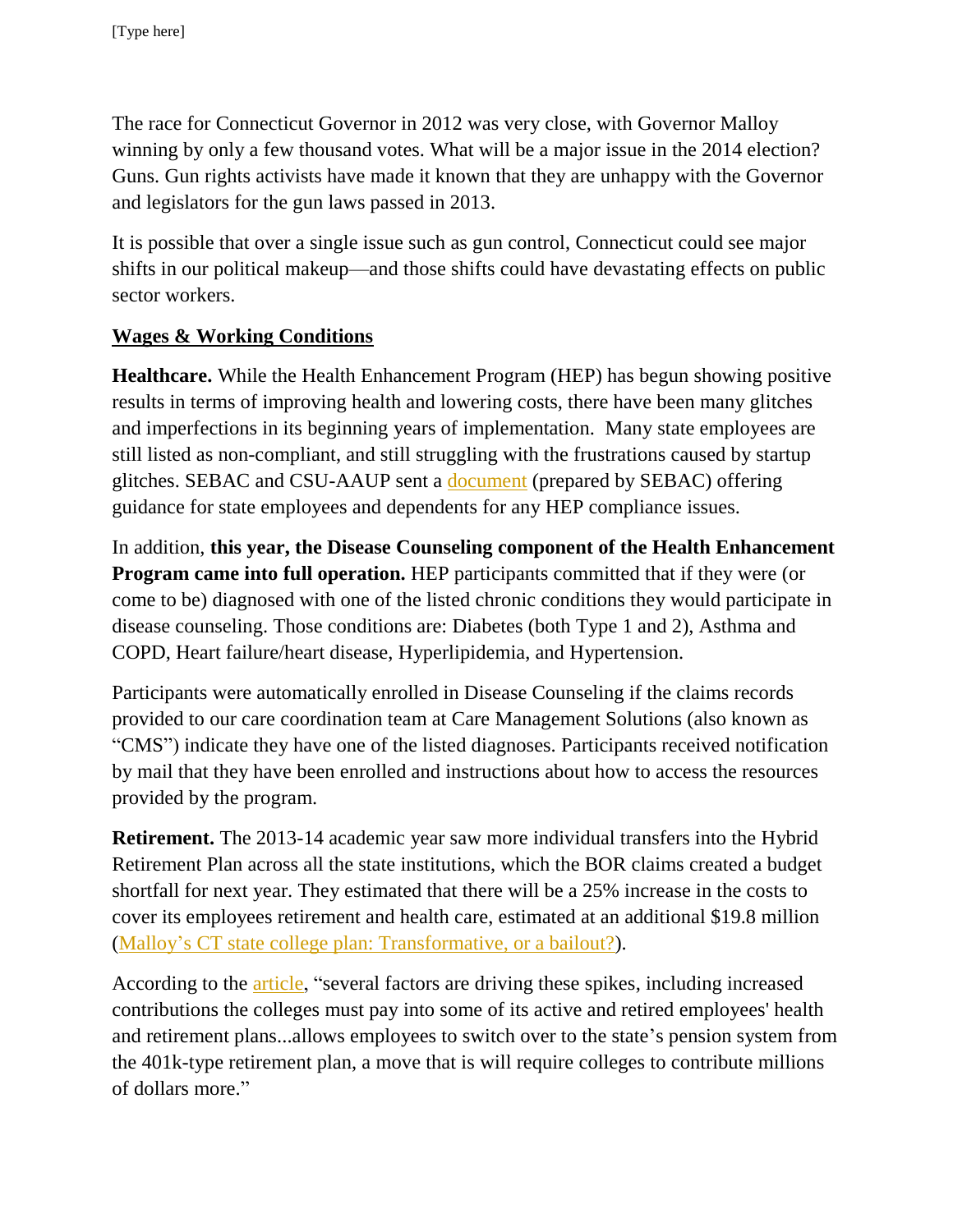**Wages.** Paychecks dated 9/20/13 reflected a salary increase for most CSU-AAUP members. The rates for part-time members increased by 5% over last year. The full-time payroll base will be increased by 5% (see Article 12.5.3 [here](http://www.csuaaup.org/wp-content/uploads/2011/06/CSUAAUP2011Modification.pdf) for the formula that determines individual salary increases). Full-time members received increases that ranged from 3% to 6.6%, depending on rank and how far their salary is from the maximum salary for their rank.

# **Contract & Grievance Administration**

**Contract Administration.** Timeliness continues to be a big issue with respect to several outstanding issues CSU-AAUP has raised with the BOR. CSU-AAUP President Nair continues to press for resolution of this these pending matters. One of the issues remaining unresolved is a practice, originated at ECSU, but spreading to CCSU which allows high school teachers to teach CSU courses offered at area high schools. This issue first came to our attention in the spring 2012 and remains outstanding.

On a positive note, CSU-AAUP worked cooperatively with the ConnSCU Human Resources Office to update the 2007 – 2016 Collective Bargaining Agreement and print additional copies of the extended agreement with updated calendars and minimum and maximum salary charts. The updated version can be found on the CSU-AAUP website [here.](http://www.csuaaup.org/wp-content/uploads/2010/07/AAUP-2007-2011ContractWithModifications.pdf)

**Grievance Administration.** We have had a total of three (3) grievances rise to Step 3 of the grievance process, which is the system-wide level (1 from CCSU, 1 from SCSU and 1 from ECSU). Of these two could be considered in the win column and one is still pending. Currently, there is one grievance awaiting hearing (SCSU). There appears to be an increase in the number of Article 16 – moves to Termination - by management. Currently, there is one (1) termination pending at CCSU. We have seen three (3) Academic Freedom Complaints rise to the system-wide level (2 from ECSU and 1 from CCSU). One (1) was a loss for the complainant and two (2) are presently pending.

## **Meetings & Conferences**

In addition to hosting its own events, CSU-AAUP sponsors members' attendance at training sessions hosted by National AAUP and other higher education organizations. The union encourages its members to take advantage of opportunities to educate themselves on how to best advocate for themselves and their colleagues.

**Campus Equity Week.** Campus Equity Week is an international event which seeks to bring greater awareness to the precarious situation for contingent faculty in higher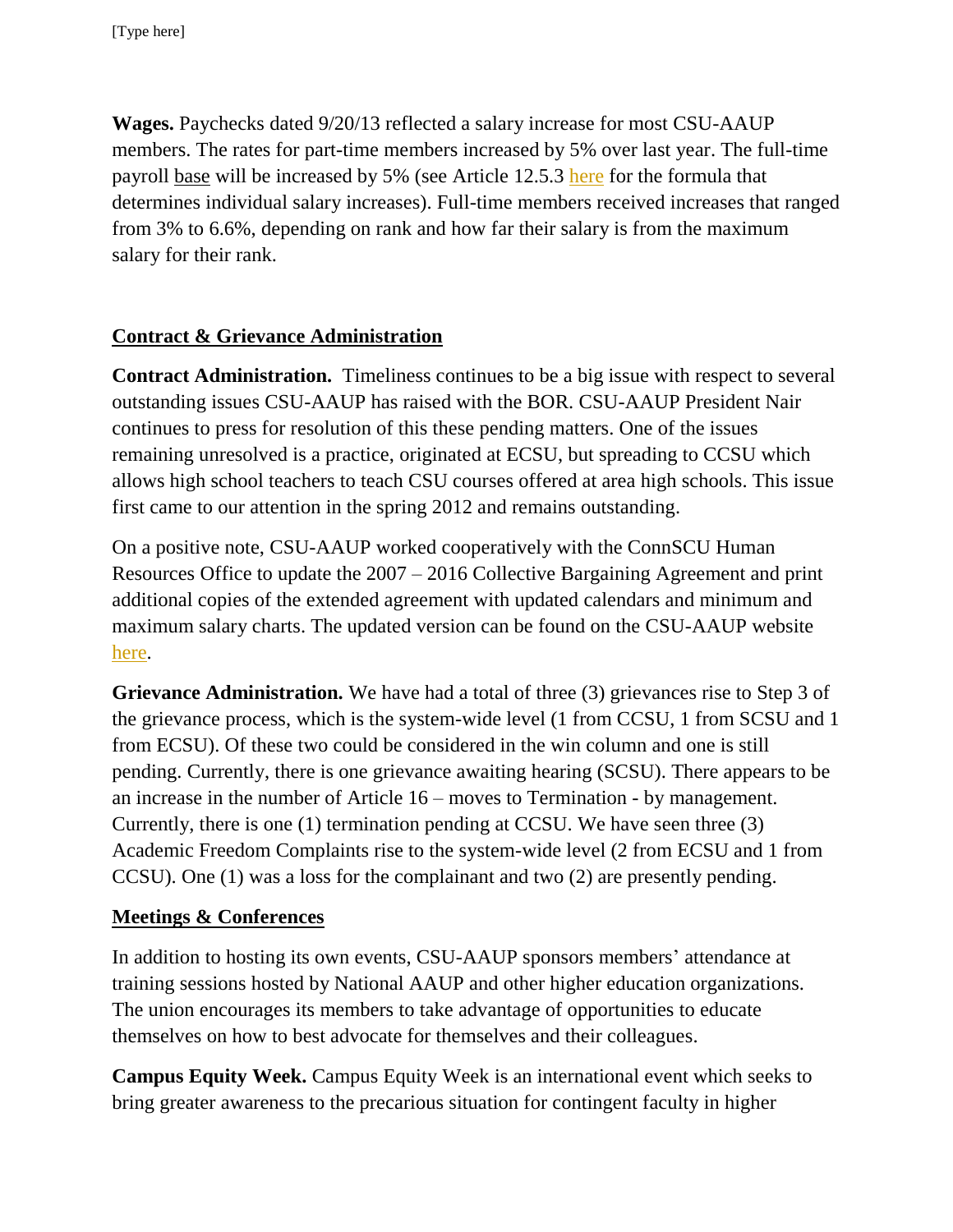education, organize for action, and build solidarity among colleagues. The goals of CSU-AAUP's Campus Equity Week (CEW) campaign were to raise campus awareness of the working conditions of the System's part-time faculty and to highlight the achievements and contributions of part-time faculty to student success.

The theme of CSU-AAUP's CEW activities was *Who is Professor "Staff"?,* a reference to a [report from the Campaign for the Future of Higher Education.](http://futureofhighered.org/policy-report-2/) The report's Executive Summary, CEW buttons and CEW lanyards were available at informational tables in the Student Centers of each of the campuses.

- **CCSU-AAUP** used photographs to raise two important issues. First, whether students know the difference between a part-time, contingent professor and a tenure-track professor. Second, photographs of part-time faculty offices across campus were displayed, demonstrating the wide variety of spaces used by part-time faculty to meet with students from the local pizza shop to office space in the new academic building. In addition, Aaron Calafato's documentary *"For Profit"* was shown to facilitate dialogue on ConnSCU's rising tuition rates and the student debt crisis.

- At **ECSU,** the running loop PowerPoint presentation titled "Recognition: ECSU AAUP Honors Part-Time Faculty" recognizing the campuses part-time faculty's academic achievements and contributions to the campus community was a highlight of ECSU-AAUP's planned activities.

- **SCSU-AAUP** also utilized the *Who is Professor "Staff"* Report*.* Part-time faculty will raised awareness on current working conditions, and began a dialogue on the ever increasing number of part-time faculty, and hosted showings of Barbara Wolf's documentary film *Degrees of Shame*.

- At **WCSU**, the AAUP Chapter focused on part-time working conditions and part-time faculty members' inclusion within the campus community. WCSU-AAUP had a number of posters highlighting these issues, and the chapter ran loop showings of both Barbara Wolf's *Degrees of Shame* and L. D. Janakos's documentary *Teachers on Wheels.*

The Connecticut State University AAUP (CSU-AAUP) has been a supporter of Campus Equity Week since it was created in 2001.

**National AAUP Annual Meeting.** From June 12 to 16, the AAUP hosted the Ninetyninth Annual Meeting in Washington, DC. Concurrent with the annual meeting was the AAUP Conference on the State of Higher Education, which included plenary addresses and presentations on current issues confronting the academic community. Presenting at the conference on "Retirement Reform for Professors: Lessons from the Connecticut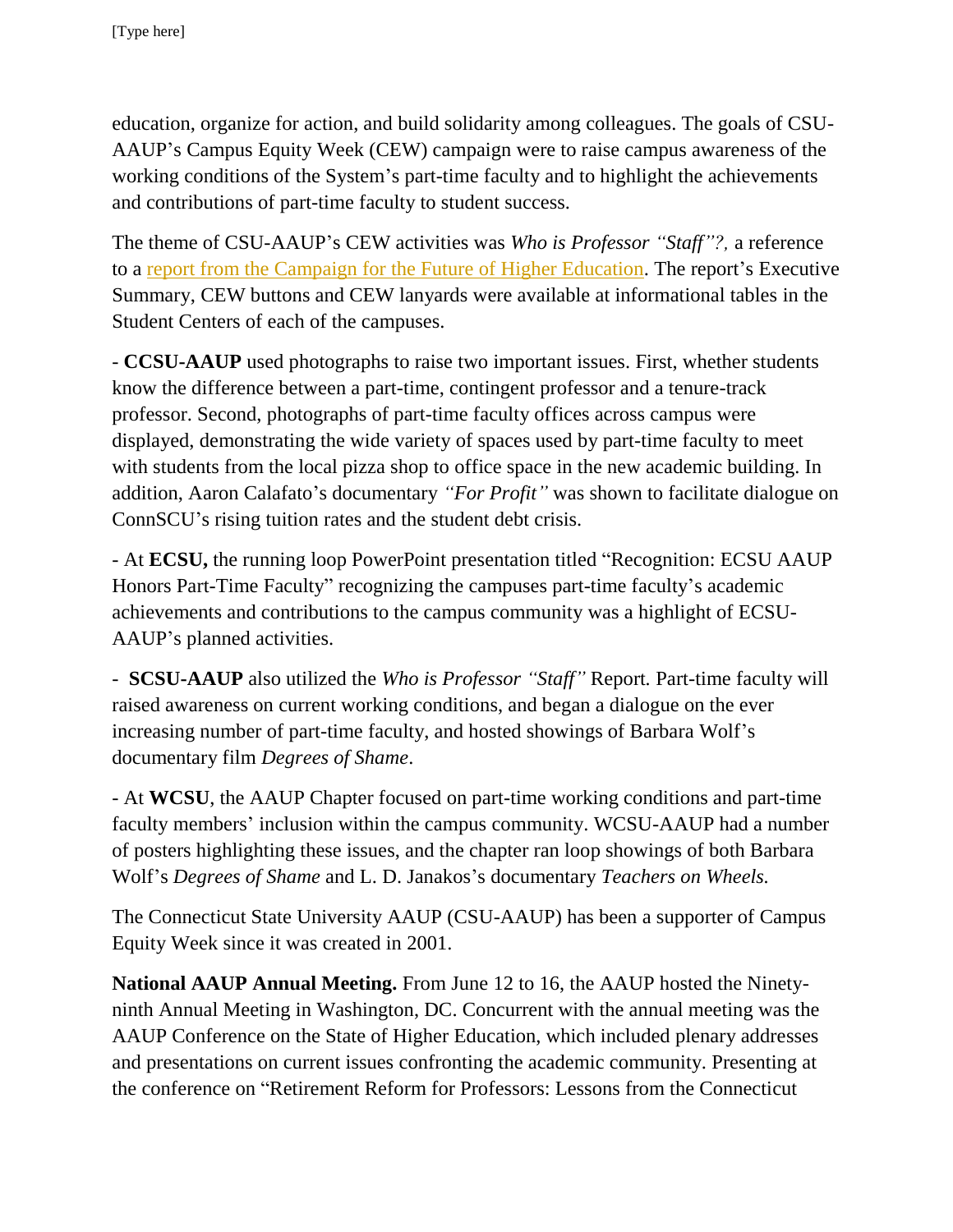Victory" were James W. Russell (ECSU), Anne Dawson (ECSU) and Stephen Adair (CCSU). Other Connecticut presenters included Robert Cipriano (SCSU) and Richard L. Riccardi (SCSU) on "Collegiality as a Fourth Criterion for Personnel Decisions."

On June 13, AAUP members visited Capitol Hill to discuss legislation affecting higher education with their senators and representatives. This year's discussions focused on three important areas: making student loans affordable and preventing a rise in interest rates, opposing political interference in research, and supporting appointments to the Department of Labor and the National Labor Relations Board. Members of the Connecticut State Conference AAUP made contact with Senator Blumenthal's office on Capitol Hill Day, which led to some Connecticut faculty members joining the Senator for a press conference on student loan interest rates on June 24.

The annual meeting voted to place National Louis University (Illinois) and Southern University, Baton Rouge, on the list of censured administrations. It also voted to remove St. Bonaventure University (New York) and Our Lady of Holy Cross College (Louisiana) from the censure list. The annual meeting also approved numerous amendments to the AAUP's constitution. The primary substantive change shifts the elections of Council members from the current annual cycle to a biennial one.

The Ninety-ninth Annual Meeting approved three resolutions: one urging passage of the Bank on Students Loan Fairness Act introduced by Senator Elizabeth Warren and Representative John Tierney, both Democrats from Massachusetts; one expressing support for faculty control of the curriculum at the City University of New York; and one endorsing faculty participation and sound decision making in the selection and retention of college and university leaders. The third resolution, on selecting chief administrative officers, "deplores the apparent tendency of many governing boards to give little or no weight to faculty participation in these crucial matters" and commends the "Profile for a Twenty-First-Century President," a document issued by the Association's New York conference, as a template for the academic community to use when making decisions concerning the selection and retention of college and university leadership.

The Iris Molotsky Award for Excellence in Coverage of Higher Education was shared by two winners this year, including *The Connecticut Mirror* **and reporters Jacqueline Rabe Thomas, Mark Pazniokas, and Keith Phaneuf, for their nine-part investigative series on a scandal involving Connecticut's newly reorganized higher education department.** Janese Silvey, formerly a reporter for the Columbia Daily Tribune in Missouri, received the second Molotsky Award for her reporting on the closure (and eventual reopening) of the University of Missouri Press.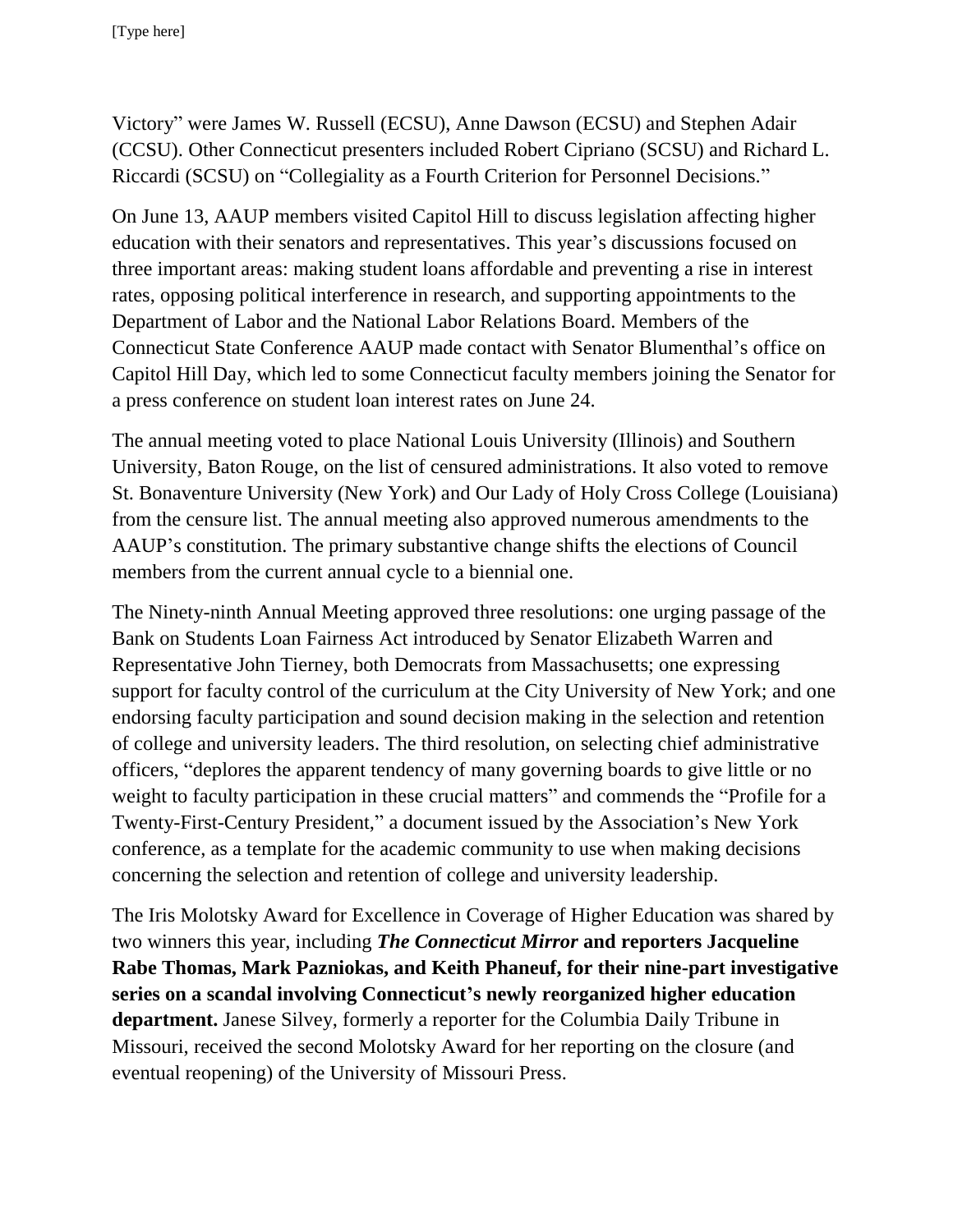**Finally, CSU-AAUP won the Al Sumberg Award**, which is given to an individual or group to recognize excellent work in lobbying for higher education issues.

**National AAUP Summer Institute.** The 2013 Summer Institute was held July 25–28 in Seattle, Washington. This was an extensive four-day series of workshops and seminars that helped to prepare the 230 attendees to organize their colleagues, stand up for academic freedom, and advocate for research and teaching as the core priority of higher education.

Other workshops included analyzing institutions' audited financial statements; bargaining and administering contracts; building diversity in AAUP leadership; and planning creative mass actions in support of your issues, and more.

The Summer Institute also featured open discussion panels on contingent faculty issues and the student debt crisis. These sessions created discussion on these timely subjects and sparked networking opportunities for academic activists from all across the country. "You make a lot of connections at Summer Institute, which helps you understand the national picture and brainstorm new ideas to bring to your campus," said David Kociemba, president of Emerson AFEC-AAUP.

## **National AAUP (***reprinted in part from www.aaup.org***)**

**AAUP Elections.** The results of National AAUP elections were announced on April 17. The current officers all won their re-election bids including Rudy Fichtenbaum as AAUP President, Hank Reichman as AAUP First Vice-President, Susan Michalczyk as Second Vice-President, and Michele Ganon as AAUP Secretary-Treasurer. Council District 9 (Connecticut, New Hampshire and Vermont) elected Irene Mulvey of Fairfield University.

**Julie Schmid Named Executive Director.** The AAUP is pleased to announce that Julie Schmid joined the Association as its executive director in October. The executive director, formerly called the general secretary, heads the national office staff.

Schmid is currently the chief of staff of AFT-Wisconsin, which represents higher education faculty as well as K–12 teachers and public employees throughout the state. She has worked for faculty unions around the country, including as coordinator for the Portland State University AAUP chapter and as an activist with COGS-UE Local 896, a union for graduate student employees at the University of Iowa, where Schmid earned her PhD. She served as a senior program officer in the AAUP's Department of Organizing and Services from 2002 to 2008.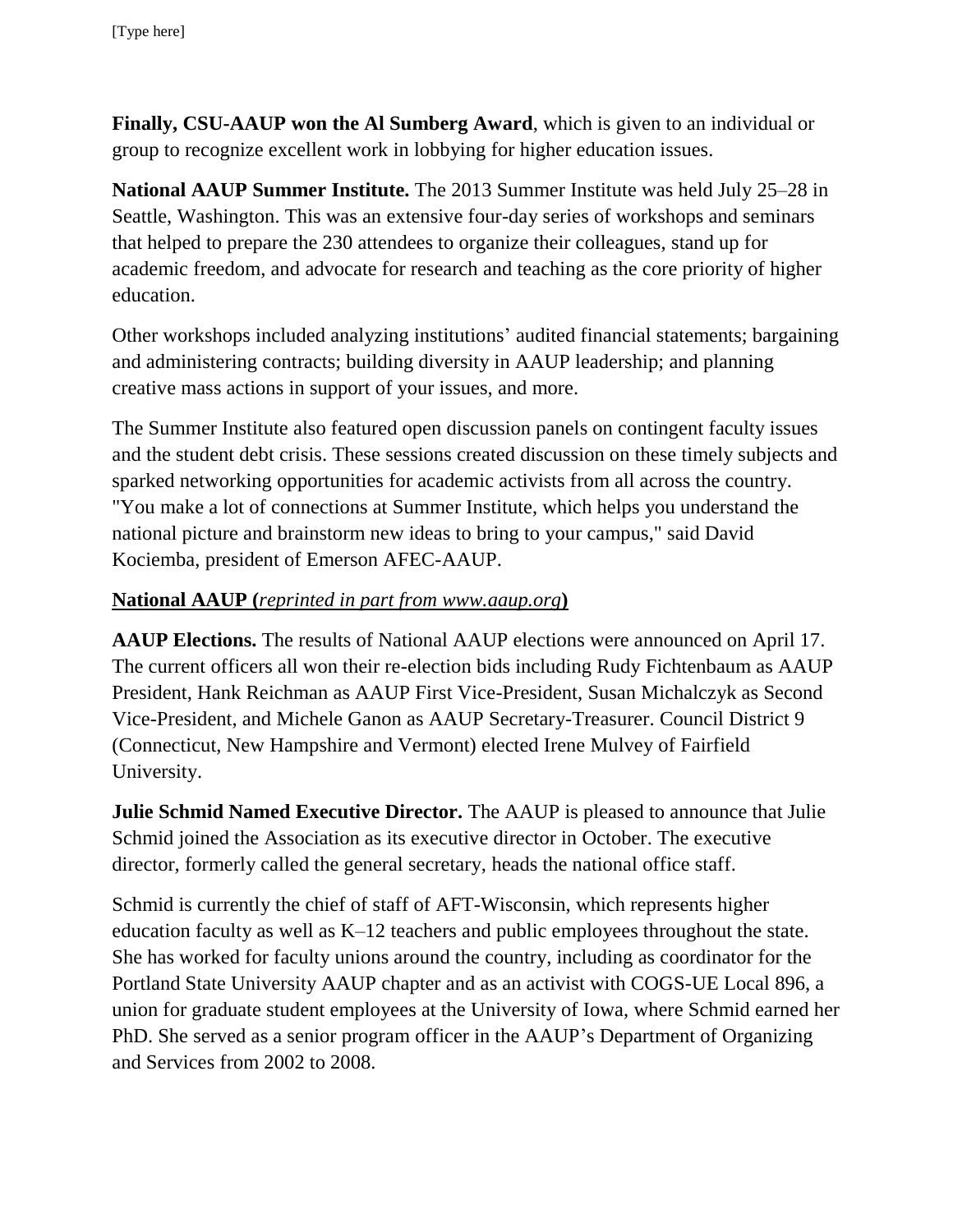**Centennial Celebration.** "Academic freedom" was still a new idea when John Dewey, Arthur O. Lovejoy, and other prominent scholars founded the American Association of University Professors in 1915. Establishing academic freedom as a cornerstone of higher education has been just one of the AAUP's many achievements in the hundred years since its founding. The standards developed by the AAUP have been adopted by colleges and universities across the country, shaping a higher education system that is renowned for excellence in teaching and research.

The AAUP is marking its centennial by highlighting its historical role in establishing the principles that govern the academic profession. Through [publications,](http://www.aaup.org/about/centennial/centennial-publications) [events,](http://www.aaup.org/about/centennial/celebrating-the-centennial) and other activities, the AAUP will celebrate its contributions to American higher education. Additional activities related to the centennial, including a [video project](http://www.aaupfoundation.org/centennial/centennial-interview-project) and a centennial [contest](http://www.aaupfoundation.org/centennial/centennial-contest) (for undergraduate and graduate students in the categories of essays and artwork), are being coordinated by the [AAUP Foundation.](http://www.aaupfoundation.org/)

While we celebrate the Association's accomplishments, we also recognize the challenges that lie ahead. Decreasing state support for public higher education, the encroachment of corporate culture into college and university administration, and the rapid growth in contingent faculty appointments are eroding the quality of higher education across the United States. The AAUP is uniquely positioned to respond to these threats, but it cannot do so effectively without broad support from faculty members and others engaged in postsecondary education. As the AAUP looks toward the next hundred years, it reaffirms the core principles of academic freedom, tenure, and shared governance that its founders first articulated a century ago and invites you to join it as it defends the profession against a new set of threats.

The national AAUP's centennial celebration will culminate at the 2015 annual meeting in Washington, DC, and centennial-themed events will be held throughout 2014 and 2015.

**Economic Status of the Profession.** Developments in recent decades—diversion of resources to administration, ballooning of contingent positions, and runaway spending on athletics—signal that our colleges and universities are losing focus on their academic missions. [Losing Focus: The Annual Report on the Economic Status of the Profession,](http://www.aaup.org/reports-publications/2013-14salarysurvey)  [2013–14,](http://www.aaup.org/reports-publications/2013-14salarysurvey) released today by the AAUP. The AAUP's annual report has been an authoritative source of data on faculty salaries and compensation for decades.

The report begins with results from this year's AAUP survey of full-time faculty compensation. The data indicate that the post-recession stagnation in full-time faculty salaries is not yet over. On average, salaries for full-time faculty positions are 2.2 percent higher this year, edging above the rate of inflation for the first time in five years. Faculty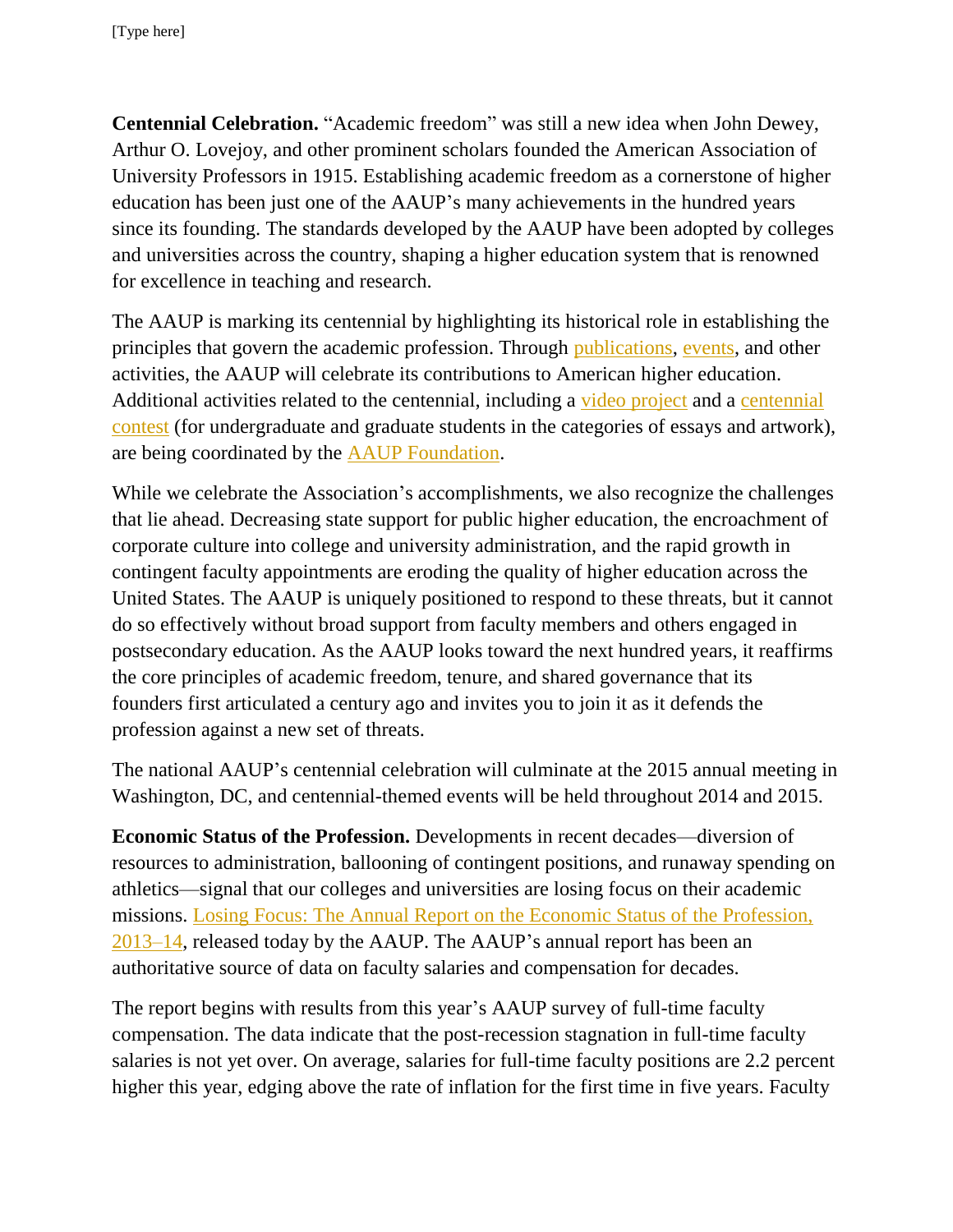members continuing at the same institution earned average salary increases of 3.4 percent, but that is still well below pre-recessionary levels. Again this year, full-time faculty salaries rose more rapidly at private-independent than public institutions, especially at doctorate-granting universities.

The explosive growth in administrative positions is the second major topic in this year's report. The number of full-time nonfaculty professional employees more than quadrupled between 1976 and 2011, and employment in non-tenure-track faculty positions more than tripled. The number of full-time senior administrators also more than doubled during this period, while tenured and tenure-track faculty employment grew only 23 percent. Both in the longer term and in the immediate post-recessionary period, salaries for the most senior administrators have risen much faster than those of full-time faculty members. While faculty and staff members were told there was no money for raises or continued benefits, presidents were scooping up double-digit percentage increases in salary. Suffering from a decades-old case of "administrative bloat," higher education is losing its focus.

More evidence that our institutions are losing focus on the academic mission comes from a review of spending on athletics. Between 2003–04 and 2010–11, inflation-adjusted perstudent spending on instruction declined at community colleges, and it increased only 1 percent at public four-year institutions and 5 percent at private four-year institutions—but spending per athlete jumped 35, 25, and 29 percent, respectively. Even as institutions purportedly struggle to pay for academic programs, funds seem to be available for athletics. Data from the National Collegiate Athletic Association (NCAA) indicate that the most rapid increase in spending during the last decade was in Division III, where there are no athletic scholarships or big-time television contracts. US Department of Education athletics data show that the number of athletes rose more rapidly at private four-year institutions than in other sectors. Part of the reason is the increased emphasis on athletics in Division III institutions as a means to boost enrollments—and tuition revenues.

Between 2005–06 and 2011–12 median salaries and benefits for head coaches in NCAA Division I-A men's football and basketball doubled after inflation. Even coaches in "minor sports" racked up increases in compensation far above those earned by faculty members. The evidence is strong: current institutional decision making emphasizes athletics to the detriment of academics and student success.

The report is available on the [AAUP's website.](http://www.aaup.org/)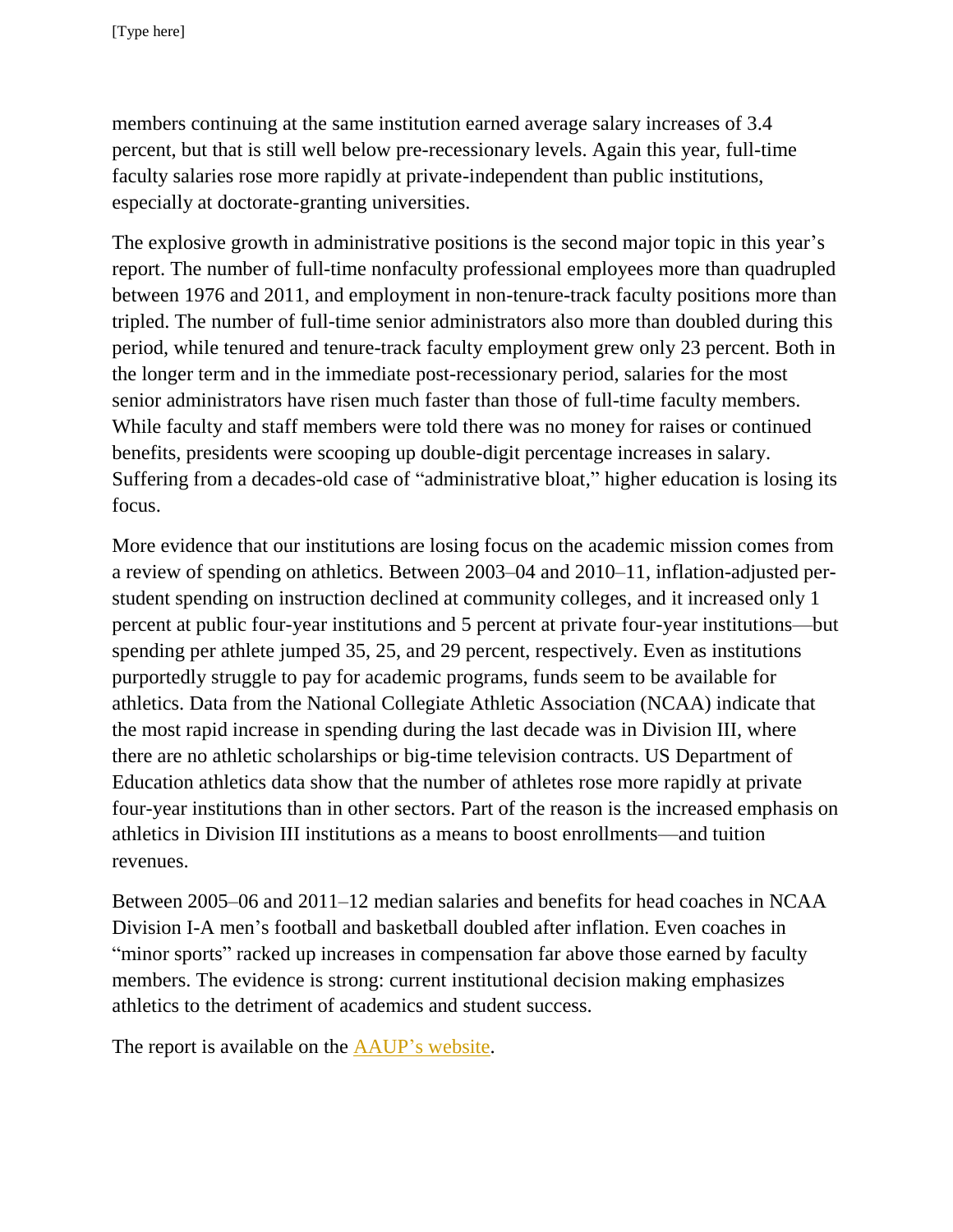**Academic Freedom and Electronic Communications.** "Academic freedom, free inquiry, and freedom of expression within the academic community may be limited to no greater extent in electronic format than they are in print, save for the most unusual situation where the very nature of the medium itself might warrant unusual restrictions," says a report issued today by the American Association of University Professors. The newly revised report, *[Academic Freedom and Electronic Communications](http://www.aaup.org/report/academic-freedom-and-electronic-communications-2013)*, brings up to date and expands upon the Association's 2004 report on the same topic, while affirming the earlier report's basic principles. The report is issued for comment and may be modified in light of comments received by a January 10 deadline.

The revised report addresses a higher education landscape that has been significantly changed in recent years by:

- · the emergence of social media as vehicles for electronic communication,
- · increased outsourcing of information technology resources,
- · cloud computing,
- · expanded security concerns, and
- · new communications devices.

The boundaries of the classroom have expanded. Now a classroom is not simply a physical space, but any location, real or virtual, in which instruction occurs. The revised report concludes that in classrooms of all types the protections of academic freedom and of the faculty's rights to intellectual property in lectures, syllabi, exams, and similar materials are as applicable as they have been in the physical classroom.

The revised report reaffirms the 2004 report's conclusion that "full freedom in research and in the publication of the results applies with no less force to the use of electronic media for the conduct of research and the dissemination of findings and results than it applies to the use of more traditional media." The report includes an expanded discussion of access to research materials, including a discussion of the open-access movement and of the role of college and university libraries and librarians.

The report also discusses access to electronic communications technologies, outsourcing of noninstructional information technology resources, the implications for academic freedom of social media and their use, Freedom of Information Act requests for electronic records, and threats to academic freedom associated with defamation claims against statements made through electronic media such as blogs. A section of the report is devoted to privacy concerns, affirming that "[p]rivacy in electronic communications is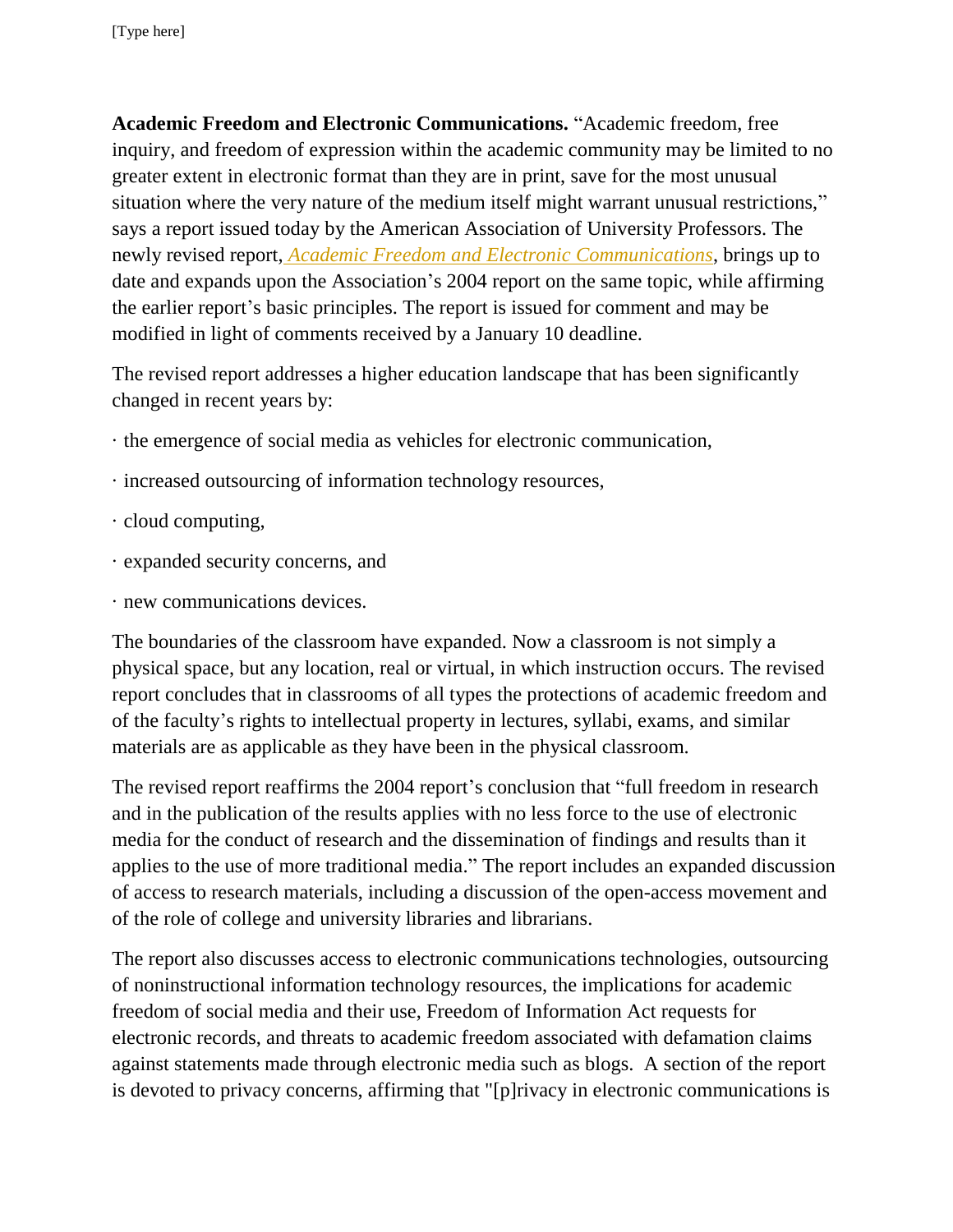an important instrument for ensuring professional autonomy and breathing space for freedom in the classroom and for freedom of inquiry."

In conclusion, [the report](http://www.aaup.org/report/academic-freedom-and-electronic-communications-2013) declares that electronic communications are too important for the maintenance of academic freedom to be left entirely to institutional technology offices: "Faculty must participate, preferably through representative institutions of shared governance, in the formulation and implementation of policies governing electronic communications technologies." The report offers six specific recommendations for facilitating such participation.

# **Member Discounts**

For more information on any of these benefits, please contact your local AAUP office unless otherwise indicated.

**Tickets at Work.** CSU-AAUP active members can now take advantage of discounts and special offers to popular theme parks and entertainment attractions nationwide! Discounts are available for the Walt Disney World® Resort, Universal Studios®, SeaWorld, Six Flags, Cirque du Soleil, Las Vegas and New York City performances, movie tickets and much more through TicketsatWork.com. See the full product list [here.](http://www.csuaaup.org/wp-content/uploads/2010/07/TAWproductlist2012.pdf)

**Book Discounts.** National AAUP has joined the Wiley Society Discount Program, which will offer its members a 25% discount on Wiley books. The discount is applicable across all subject and discipline areas, including even the Frommer's Guides and Betty Crocker cookbooks. Click [here t](http://lyris.eresources.com:81/t/5286380/5600656/1876/0/)o browse an overview of subjects and titles available through the discount program.

**Cell Phones, Service and Accessories.** CSU-AAUP members can receive a 15% discount on Sprint Nextel plans. This offer extends to members who already have Sprint Nextel service and are not receiving the discount! In addition, Sprint Nextel has created a private online store that only CSU-AAUP members can access with special benefits and discounts.

**Car Rental.** Alamo Rent-A-Car and National Car Rental provide discounts to CSU-AAUP members including up to 20% off regular prices and unlimited mileage.

**Tires.** Town Fair Tire offers a discount on any tire or wheel purchase at all 70 locations in Connecticut, Massachusetts, Rhode Island and New Hampshire. You will also receive free lifetime flat repair, mounting, and lifetime rotation. In addition, you will receive free front wheel alignment with any tire purchase, free installation mounting with every tire purchase, and free snow tire changeover.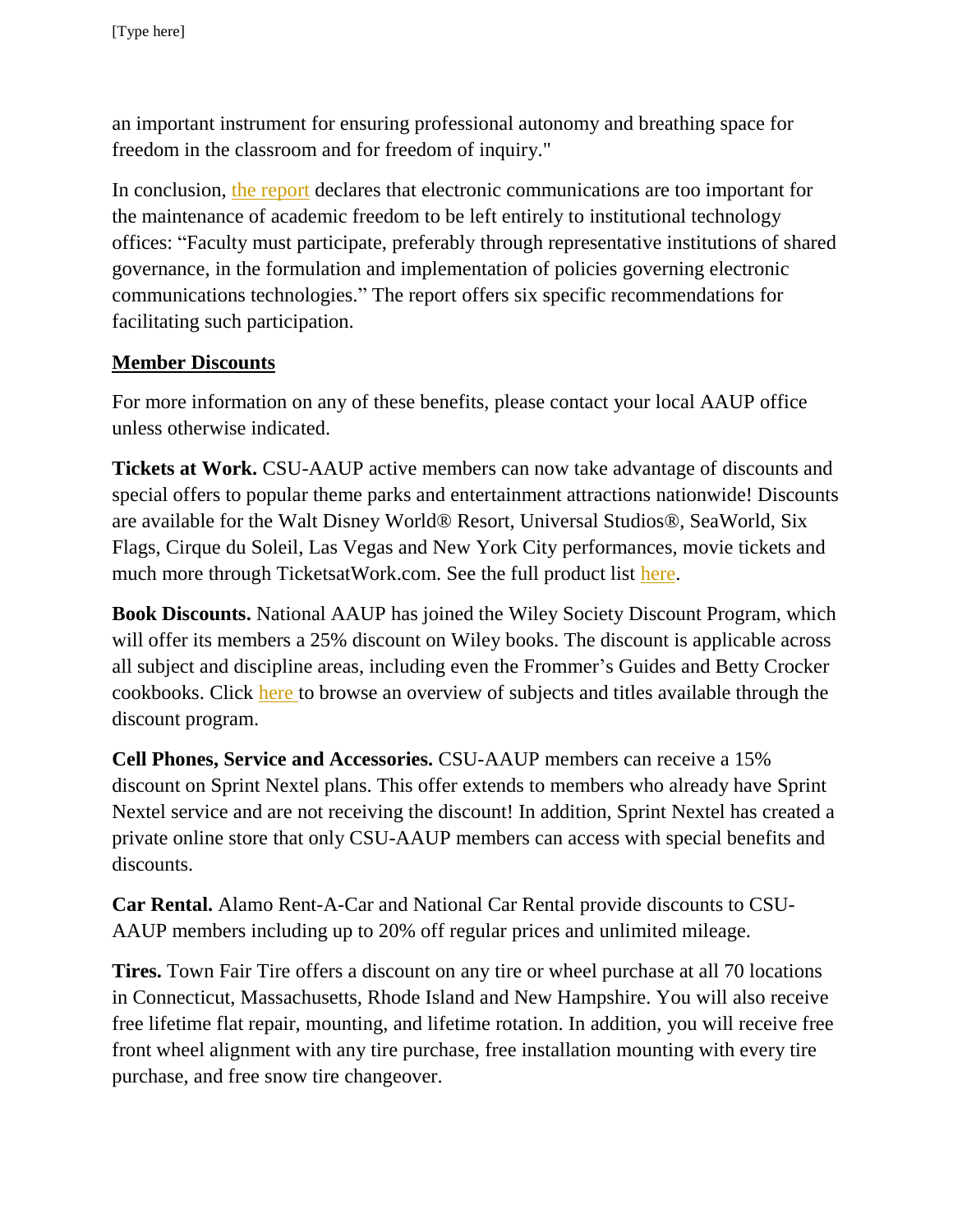**Legal Services.** For \$99, Legal Service Plans, Inc. will provide legal services for members and their families. Personal legal advice and consultation is just a phone call away. Services include a simple will, legal letters and phone calls, and simple document review for no extra charge and special reduced fees for more extensive representation, including real estate closings. For a fixed price, Legal Service Plans is now offering Certified Public Accountant services, including preparation of federal and Connecticut tax returns and a discount of 25% from normal professional rates for meetings and other work on other personal tax issues including tax audits and planning. For more information on the CPA services, please call Legal Service Plans at 1-888-764-5532.

*Academe.* As a CSU-AAUP member, faculty will receive Academe, the bimonthly magazine that analyzes higher education issues from faculty members' perspectives. The magazine begins with an incisive round-up of news affecting professors. Feature articles examine tenure, affirmative action, part-time faculty appointments, distance education, intellectual property, and other timely academic issues. Investigative reports on violations of academic freedom and tenure are regular components. Columns cover legal trends, legislative developments, and new scholarly books.

**Credit Union.** Established in 1946, the Connecticut State Employees Credit Union is a cooperative thrift and loan association, owned and managed by active and retired State of Connecticut employees. They are a full service, state chartered financial institution with locations across Connecticut. CSE Credit Union provides excellent rates on savings while also offering competitively priced loan products.

**Academic Regalia.** Tired of renting academic regalia for university functions? Want to make your cap, gown and hood part of your personal wardrobe? Oak Hall Cap & Gown Company offers AAUP members excellent prices on robes in a variety of fabrics, as well as hoods, caps, tassels and garment bags.

**Adventure Club.** Through membership in CSU-AAUP, members are entitled to discounts off general admission to Anheuser-Busch Adventure Parks. Parks include Busch Gardens and Water Country USA in Williamsburg, VA; Busch Gardens and Adventure Island in Tampa Bay, FL; Sea World Adventure Parks in Orlando, FL, San Diego, CA, and San Antonio, TX; and Sesame Place near Philadelphia, PA.

*Adjunct Advocate.* The Adjunct Advocate is a bimonthly magazine that features articles pertaining to non-tenured and part-time faculty. CSU-AAUP members can log in with a "site pass" to read both current and archived content.

**Wadsworth Museum.** The Wadsworth Athenaeum, located in Hartford, offers various individual and family membership packages. Membership entitles you to free admission